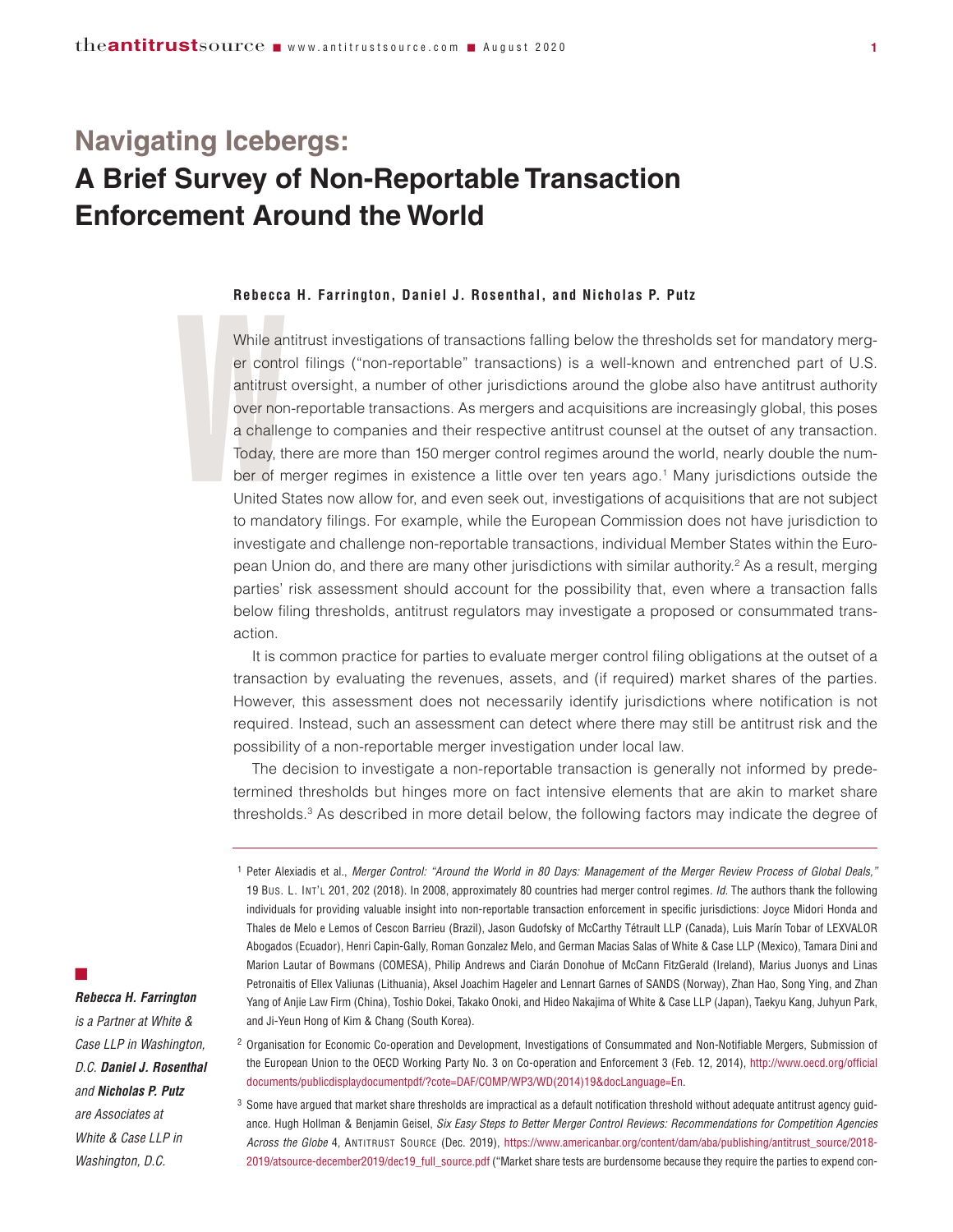likely antitrust scrutiny of a non-reportable transaction: (1) high market shares, (2) a unique local nexus, (3) customer opposition, (4) the nature of the product, (5) nascent competition, (6) high barriers to entry, (7) national champions, and/or (8) the elimination of a close or disruptive competitor.

The following is a brief survey of a selection of geographically diverse jurisdictions that have the authority to investigate and initiate enforcement actions into non-reportable transactions. Included are jurisdictions from the Americas, Europe, Africa, and Asia that have a track record in initiating such investigations.

## **The Americas**

**United States.** Nearly 45 years ago, the United States enacted the Hart-Scott-Rodino Antitrust Improvements Act of 1976 (HSR Act), which created a premerger notification framework for transactions. But the U.S. antitrust agencies, the Department of Justice and Federal Trade Commission, are empowered to challenge transactions before or after consummation where "the effect of such acquisition may be substantially to lessen competition, or tend to create a monopoly."4

Under Section 7 of the Clayton Act, transactions can be challenged by the U.S. antitrust agencies, individual state attorneys general, and private plaintiffs. <sup>5</sup> In addition, the FTC can challenge mergers that lead to unfair methods of competition in violation of Section 5 of the FTC Act. <sup>6</sup> There are no minimum requirements for deal value or limitations on enforcement based on how long the deal has been closed. <sup>7</sup> For example, U.S. antitrust agencies challenged a non-reportable transaction valued at \$3.1 million,<sup>8</sup> as well as a transaction where eight years had passed between closing and enforcement.<sup>9</sup> Not all investigations ultimately result in enforcement actions but even the investigations alone into non-reportable transactions can be costly and time-consuming.

In recent years, the U.S. antitrust agencies have shown an increased willingness to investigate and challenge non-reportable transactions. <sup>10</sup> Between 2009 and 2013, the DOJ investigated 73 non-reportable transactions, which represented 20 percent of all DOJ merger investigations during that same period. <sup>11</sup> Since December 2008, the DOJ and FTC have challenged more than 30

siderable effort to define relevant markets (often absent any clear market definition precedent) and assess the parties' presence in such markets prior to even knowing whether a transaction is notifiable or not.").

<sup>4</sup> 15 U.S.C. § 18.

```
5 Id.
```
<sup>6</sup> 15 U.S.C. § 45.

 $7$  Organisation for Economic Co-operation and Development, Investigations of Consummated and Non-Notifiable Mergers, Submission of the United States to the OECD Working Party No. 3 on Co-operation and Enforcement 8 (Feb. 25, 2014), [http://www.oecd.org/officialdoc](http://www.oecd.org/officialdocuments/publicdisplaydocumentpdf/?cote=DAF/COMP/WP3/WD(2014)23&docLanguage=En) [uments/publicdisplaydocumentpdf/?cote=DAF/COMP/WP3/WD\(2014\)23&docLanguage=En](http://www.oecd.org/officialdocuments/publicdisplaydocumentpdf/?cote=DAF/COMP/WP3/WD(2014)23&docLanguage=En) ("In 1957, the Supreme Court upheld a 1949 DOJ suit challenging stock acquisitions that occurred in 1917-19, although Clayton Act challenges so many years after a transaction are exceptional.").

<sup>8</sup> Complaint, United States v. George's Foods, LLC, No. 5:11-cv-00043-GEC (W.D. Va. May 10, 2011), ECF No. 1.

<sup>9</sup> Complaint at 4, Graco Inc., FTC No. 1010215 (Apr. 17, 2013).

<sup>10</sup> D. Bruce Hoffman, Competition in Digital Technology Markets: Examining Acquisitions of Nascent or Potential Competitors by Digital *Platforms*, Responses for the S. Comm. on the Judiciary Subcomm. on Antitrust, Competition Policy, and Consumer Rights (Oct. 8, 2019), https://www.judiciary.senate.gov/imo/media/doc/Hoffman%20Responses%20to%20QFRs1.pdf ("We have many sources to learn about non-reportable transactions. Our staff are experts in their industries, and they routinely monitor trade press to learn of non-reportable transactions, for instance by setting up news alerts. In other instances, we are contacted directly by customers, competitors, suppliers, or other market participants to alert us of pending deals. During our pending investigations, we hear about other deals during our contacts with industry members. We receive emails and phone calls from the public with tips.").

<sup>11</sup> Leslie C. Overton, Non-reportable Transactions and Antitrust Enforcement, Remarks at the 14th Annual Loyola Antitrust Colloquium, Institute for Consumer Antitrust Studies (Apr. 25, 2014), https://www.justice.gov/atr/file/517791/download.

*There are no minimum*

*requirements for deal*

*value or limitations*

- *on enforcement based*
- *on how long the deal*

*has been closed.*

*For example, U.S.*

*antitrust agencies*

*challenged a non-*

*reportable transaction*

*valued at \$3.1 million,*

*as well as a transaction*

*where eight years had*

*passed between closing*

*and enforcement.*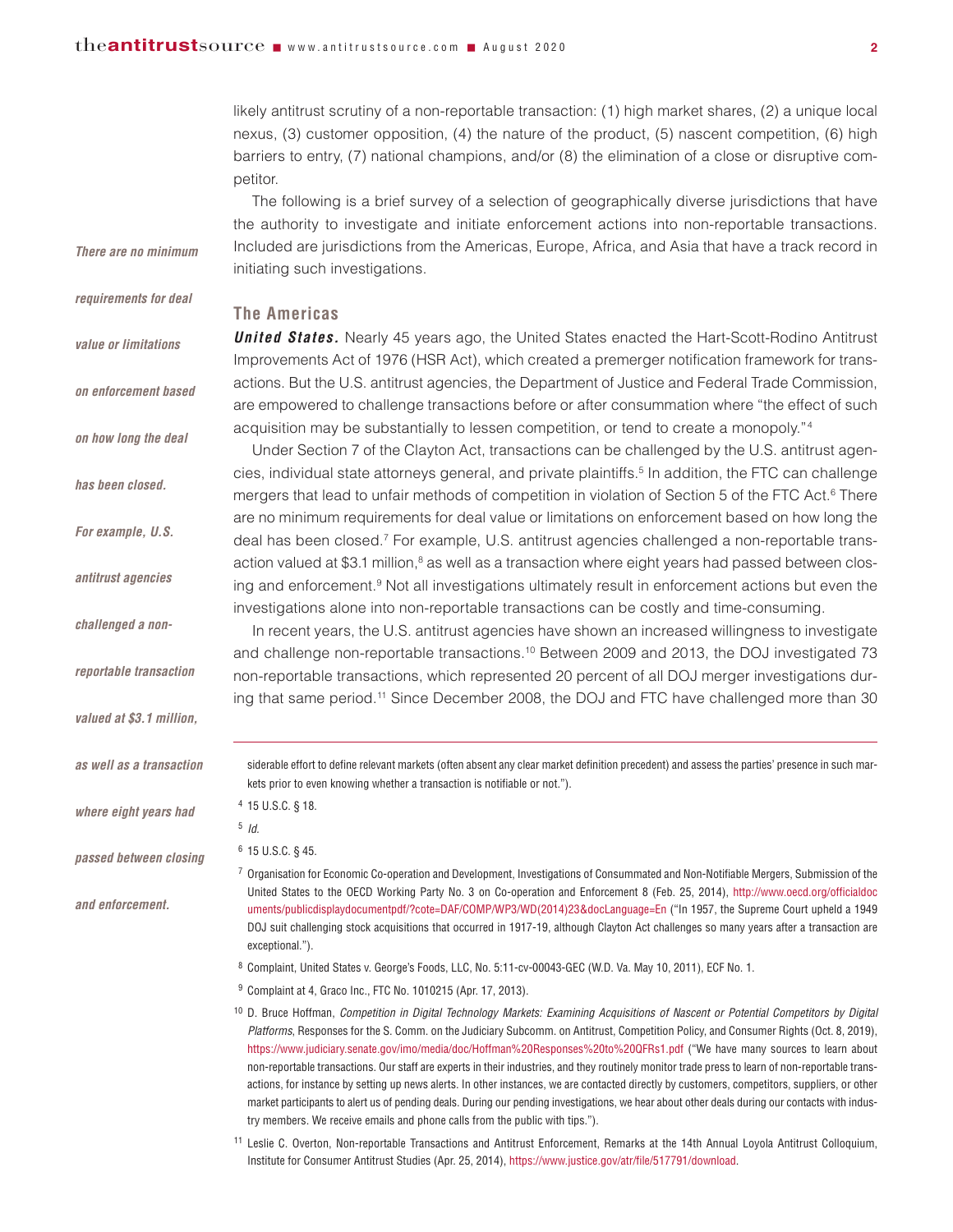non-reportable transactions.12 The COVID-19 pandemic has not hampered the antitrust agencies' enforcement efforts, as both agencies are remotely reviewing and investigating transactions.13 Instead of cutting back, the U.S. antitrust agencies are exercising increased vigilance in an effort to detect transactions that parties may try to "slip through" during the ongoing COVID-19 pandemic.14

Transactions that fall below the HSR Act's thresholds have been of particular interest in certain industries, including those more likely to involve nascent or potential competitors. In February, the FTC announced a broad probe for information related to non-reportable transactions entered into since 2010 by five major U.S. technology companies.<sup>15</sup> Using its authority under Section 6(b) of the FTC Act, the FTC indicated that it intends to collect this information "to examine trends in acquisitions and the structure of deals, including whether acquisitions not subject to HSR notification might have raised competitive concerns, and the nature and extent of other agreements that may restrict competition."16 The FTC's probe is twofold: it is examining consummated nonreportable transactions that "might raise antitrust concerns worthy of antitrust investigations," while also deepening its "understanding of acquisition activity in important technology markets" to make future FTC "enforcement efforts more effective."<sup>17</sup> Some FTC commissioners have recommended conducting additional studies of non-reportable transactions across other industries.<sup>18</sup>

The following examples of recent U.S. antitrust enforcement actions taken against nonreportable transactions show that: (1) small transactions are not immune from antitrust scrutiny; (2) high market shares, even in narrowly drawn markets, are particularly relevant; (3) internal documents can be harmful from an antitrust perspective, even where there is no agency review; and (4) divestment or unwinding are likely remedies.

**●** In January 2020, the FTC challenged Axon Enterprise's consummated \$13 million acquisition of VieVu, which the FTC alleges is Axon's closest competitor for the sale of body-worn

<sup>12</sup> Ronan Harty & Mary Marks, *Merger Control—USA*, GETTING THE DEAL THROUGH (May 2020).

<sup>&</sup>lt;sup>13</sup> Press Release, Dep't of Justice, Justice Department Announces Antitrust Civil Process Changes for Pendency of COVID-19 Event (Mar. 17, 2020), https://www.justice.gov/opa/pr/justice-department-announces-antitrust-civil-process-changes-pendency-covid-19-event; Ian Conner, *Changes in Bureau Procedure During COVID-19 Coronavirus Pandemic*, COMPETITION MATTERS (Mar. 16, 2020), https://www.ftc.gov/news-events/blogs/competition-matters/2020/03/changes-bureau-procedure-during-covid-19-coronavirus.

<sup>&</sup>lt;sup>14</sup> Ian Conner, *supra* note 13 ("The protection of competition, and the welfare of American consumers, is as important now as ever."); Ian Conner, *Resuming Early Termination of HSR Reviews*, COMPETITION MATTERS (Mar. 27, 2020), [https://www.ftc.gov/news-events/blogs/](https://www.ftc.gov/news-events/blogs/competition-matters/2020/03/resuming-early-termination-hsr-reviews) [competition-matters/2020/03/resuming-early-termination-hsr-reviews](https://www.ftc.gov/news-events/blogs/competition-matters/2020/03/resuming-early-termination-hsr-reviews) ("[S]crutiny of anticompetitive transactions and practices will not be relaxed, notwithstanding the difficult circumstances caused by the coronavirus pandemic."); Rohit Chopra (@chopraftc), TWITTER (Mar. 18, 2020, 7:19 PM), https://twitter.com/chopraftc/status/1240417656941023234 ("Corporations shouldn't be able to slip big mergers through during national emergencies.").

<sup>15</sup> Press Release, Fed. Trade Comm'n, FTC to Examine Past Acquisitions by Large Technology Companies (Feb. 11, 2020), [https://www.](https://www.ftc.gov/news-events/press-releases/2020/02/ftc-examine-past-acquisitions-large-technology-companies) [ftc.gov/news-events/press-releases/2020/02/ftc-examine-past-acquisitions-large-technology-companies.](https://www.ftc.gov/news-events/press-releases/2020/02/ftc-examine-past-acquisitions-large-technology-companies)

<sup>17</sup> Fed. Trade Comm'n, FAQs: Technology Platform 6(b) Study 1–2, FTC File No. P201201 (Feb. 11, 2020), [https://www.ftc.gov/](https://www.ftc.gov/system/files/attachments/press-releases/ftc-examine-past-acquisitions-large-technology-companies/tech_platform_6b_draft_faqs_02-11-2020.pdf) [system/files/attachments/press-releases/ftc-examine-past-acquisitions-large-technology-companies/tech\\_platform\\_6b\\_draft\\_faqs\\_02-11-](https://www.ftc.gov/system/files/attachments/press-releases/ftc-examine-past-acquisitions-large-technology-companies/tech_platform_6b_draft_faqs_02-11-2020.pdf) [2020.pdf.](https://www.ftc.gov/system/files/attachments/press-releases/ftc-examine-past-acquisitions-large-technology-companies/tech_platform_6b_draft_faqs_02-11-2020.pdf)

<sup>18</sup> Statement of Commissioner Christine S. Wilson, Joined by Commissioner Rohit Chopra, Concerning Non-Reportable Hart-Scott-Rodino Act Filing 6(b) Orders, FTC File No. P201201 (Feb. 11, 2020), https://www.ftc.gov/system/files/documents/reports/6b-orders-file-specialreports-technology-platform-companies/statement\_by\_commissioners\_wilson\_and\_chopra\_re\_hsr\_6b\_0.pdf (encouraging FTC to consider similar 6(b) studies across other industries, such as the dialysis industry, to provide "a more complete understanding about the competitive effects of non-reportable mergers writ large").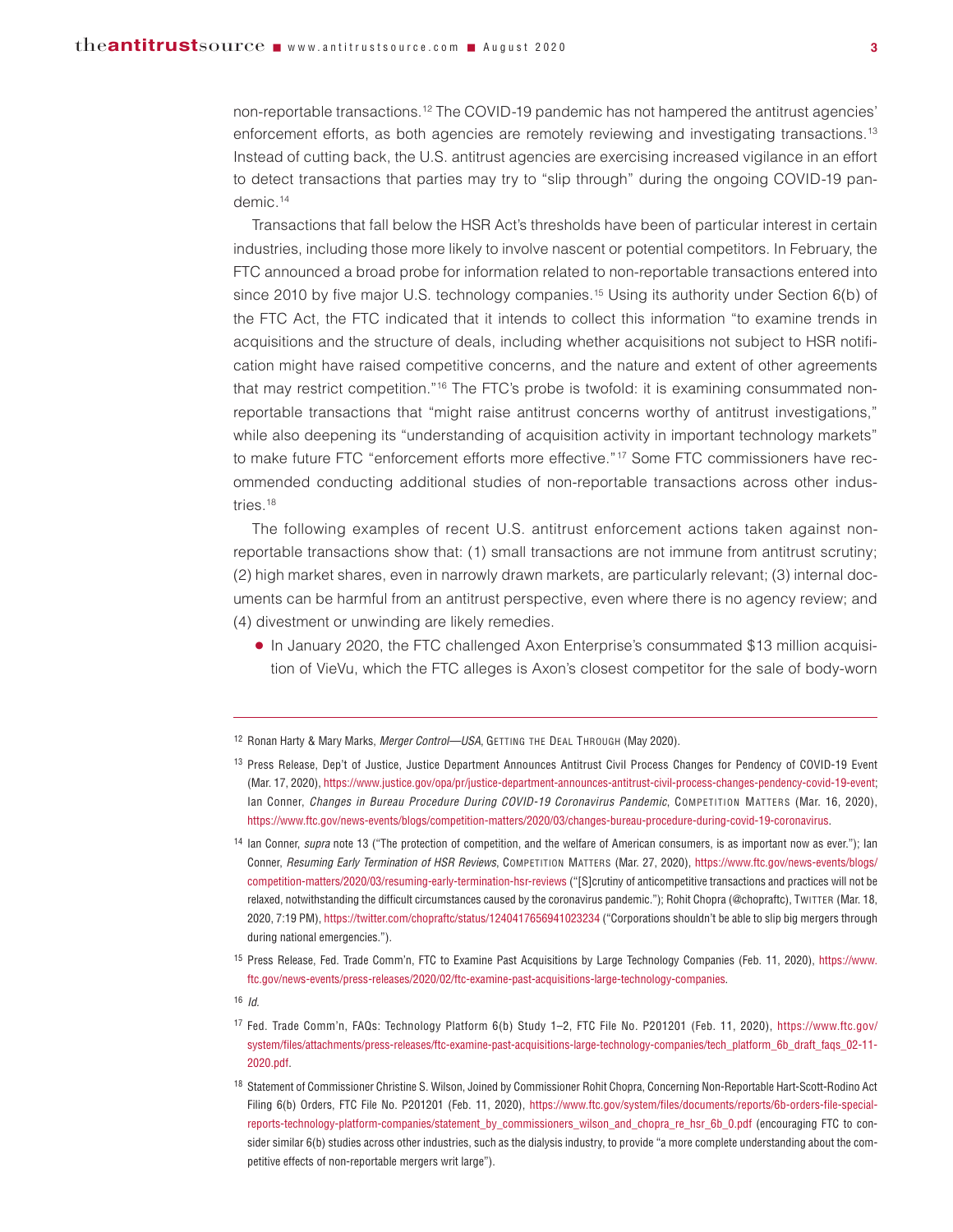*An 80 percent post-*

*transaction market*

*share will obviously*

*pique the interest* 

*of U.S. antitrust* 

*agencies . . .* 

camera systems to large metropolitan police departments.19 Axon estimated that by June, its legal fees would already have reached \$8 million, or 60 percent of the overall transaction value.

- **●** In December 2017, the FTC challenged Otto Bock's consummated September 2017 acquisition of Freedom Innovations, although the acquisition was non-reportable under the HSR Act.<sup>20</sup> The FTC alleged that Otto Bock, "the leading manufacturer and supplier of microprocessor prosthetic knees," was acquiring its "closest [and] most significant and disruptive competitor" in the market for microprocessor prosthetic knees. In November 2019, the FTC issued a final order upholding an Administrative Law Judge's finding that Otto Bock's post-merger 80 percent market share in the microprocessor prosthetic knees market would result in "higher prices and less innovation for amputee patients and prosthetic clinic customers."<sup>21</sup> The FTC's Final Order required that Otto Bock divest the entire Freedom Innovation business.<sup>22</sup> An 80 percent post-transaction market share will obviously pique the interest of U.S. antitrust agencies, which begs the question: were the parties aware that such a market definition would carry an 80 percent market share? If so, did the parties properly account for the risk of potential antitrust regulatory intervention?
- **●** In December 2017, the DOJ challenged TransDigm's \$90 million acquisition of SCHROTH Safety Products.23 TransDigm acquired SCHROTH Safety Products for \$90 million but the deal structure made it non-reportable under the HSR Act.<sup>24</sup> The merging parties developed, manufactured, and sold restraint systems used on commercial airplanes and airbags. The complaint alleged that TransDigm's acquisition of SCHROTH would eliminate its most significant competitor and lead to increased prices.25 TransDigm and the DOJ settled the challenge through a divestiture of the entire SCHROTH business.<sup>26</sup>
	- **●** In January 2013, the DOJ challenged Bazaarvoice's June 2012 acquisition of its competitor, PowerReviews, for \$168 million (only \$31 million in cash).<sup>27</sup> Both companies operated online product ratings and review platforms. The DOJ investigated and later sued in the U.S. District Court for the Northern District of California to unwind the transaction. The district court held
	- <sup>19</sup> Press Release, Fed. Trade Comm'n, FTC Challenges Consummated Merger of Companies that Market Body-Worn Camera Systems to Large Metropolitan Police Departments (Jan. 3, 2020), https://www.ftc.gov/news-events/press-releases/2020/01/ftc-challenges-consummatedmerger-companies-market-body-worn; Matthew Perlman, *Body Cam Maker Slams FTC with Constitutional Challenge*, LAW360 (Jan. 3, 2020).
	- <sup>20</sup> Complaint, Otto Bock HealthCare N. Am., Inc., FTC Docket No. 9378 (Dec. 20, 2017).
- <sup>21</sup> Commission Opinion at 2, Otto Bock HealthCare N. Am., Inc., FTC Docket No. 9378 (Dec. 20, 2017).
- <sup>22</sup> Final Order, Otto Bock HealthCare N. Am., Inc., FTC Docket No. 9378 (Dec. 20, 2017); Press Release, Fed. Trade Comm'n, FTC Commissioners Unanimously Find that Consummated Merger of Microprocessor Prosthetic Knee Companies Was Anticompetitive; Assets Must Be Unwound (Nov. 6, 2019), https://www.ftc.gov/news-events/press-releases/2019/11/ftc-commissioners-unanimously-findconsummated-merger ("The acquisition was not reportable under the Hart-Scott-Rodino Act. The Commission's order requires Otto Bock to divest the Freedom Innovations assets to an FTC-approved buyer.").
- <sup>23</sup> Press Release, Dep't of Justice, Justice Department Requires TransDigm Group to Divest Airplane Restraint Businesses Acquired from Takata (Dec. 21, 2017), [https://www.justice.gov/opa/pr/justice-department-requires-transdigm-group-divest-airplane-restraint-businesses](https://www.justice.gov/opa/pr/justice-department-requires-transdigm-group-divest-airplane-restraint-businesses-acquired)[acquired.](https://www.justice.gov/opa/pr/justice-department-requires-transdigm-group-divest-airplane-restraint-businesses-acquired)
- <sup>24</sup> *Id.*
- <sup>25</sup> Complaint, United States v. Transdigm Group Inc., No. 1:17-cv-02735 (D.D.C. Dec. 21, 2017), ECF No. 1.
- <sup>26</sup> Proposed Final Judgment, United States v. Transdigm Group Inc., No. 1:17-cv-02735 (D.D.C. Dec. 21, 2017), ECF No. 2-1.
- <sup>27</sup> Anthony Ha, *After Antitrust Suit, Bazaarvoice Sells PowerReviews to Review Site Viewpoints for \$30 Million*, TECHCRUNCH (June 4, 2014), https://techcrunch.com/2014/06/04/bazaarvoice-sells-powerreviews/.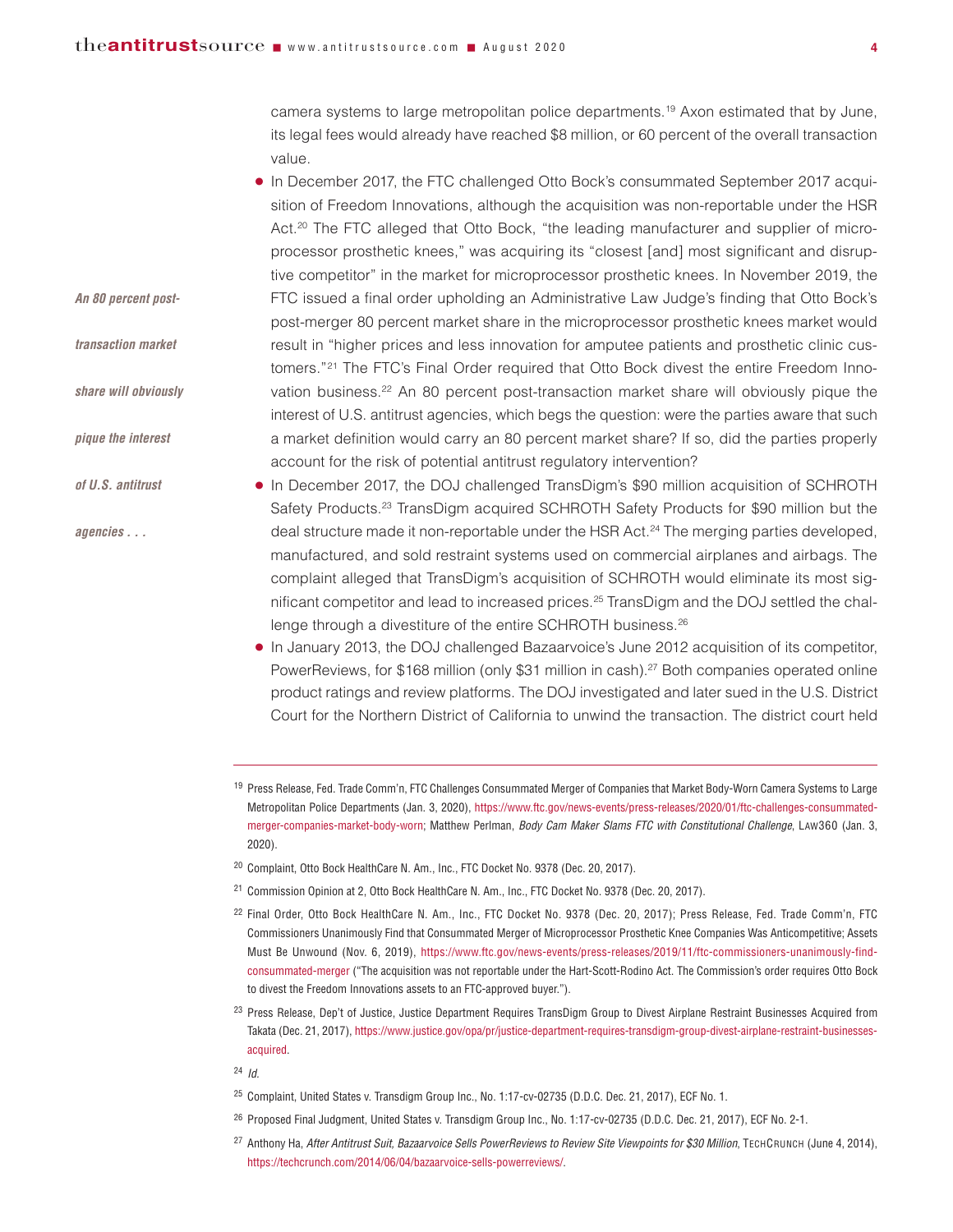that Bazaarvoice's 56–68 percent market share of the ratings and reviews platform market, as opposed to the merging parties' proposed market that also included blogs, forums, and social networks, established a prima facie violation of Section 7 of the Clayton Act. <sup>28</sup> The court relied heavily on the parties' own documents, which showed that they viewed themselves as each other's closest competitor and that they operated in a "duopoly."29 Accordingly, the transaction "would eliminate Bazaarvoice's only meaningful commercial competitor."30 In June 2014, Bazaarvoice announced its sale of PowerReviews for \$30 million in cash. 31

**Brazil.** The Administrative Council for Economic Defense (CADE) in Brazil has authority to open investigations into transactions that fall below the mandatory notification thresholds pursuant to Article 88, Paragraph 7 of Law nº 12.529/2011. Law nº 12.529/2011 limits CADE's ability to require notification of non-reportable transactions to one year post closing and provides that CADE may analyze any kind of non-reportable transactions. CADE has also established a specific procedure for the notification of non-reportable transactions.<sup>32</sup> CADE uses the Administrative Procedure to Investigate a Merger Filing to initiate notification of a non-reportable transaction by requiring the merging or merged parties to notify a transaction, even if it did not meet the statutory threshold. Since the institution of Law n° 12.529/2011 in May 2012, CADE has used its power to investigate or require notification of non-reportable transactions a few times and often acts after receiving complaints.

In February 2020, CADE's Tribunal required notification of the acquisition of control of Sacel— Serviços de Vigilância e Transporte de Valores—Eireli by Prosegur Brasil Transportadora de Valores e Segurança S.A., two companies that operate in the market of transportation and custody of valuables.<sup>33</sup> CADE learned about this transaction from a third party, which provided a timeline of mergers in the sector. According to CADE, the transaction may have resulted in a market share greater than 90 percent in a geographic market within Brazil. In addition, there were successive acquisitions of regional competitors by national competitors and complaints regarding lack of rivalry and coordination. A final decision on the merits is still pending.

In August 2018, CADE required notification of a non-reportable transaction in the pharmaceutical supplies industry between SM Empreendimentos Farmacêuticos and All Chemistry do Brasil, both of which supply pharmaceutical raw materials to compounding pharmacies. <sup>34</sup> In light of industry complaints of market abuse, CADE required notification because SM Empreendimentos had made successive acquisitions to significantly increase its market share. <sup>35</sup> According to CADE, the proposed transaction would have reduced competition and increased prices. In October 2018, CADE approved the merger, conditioning its approval on SM Empreendimentos' agreement

- 33 Press Release, CADE, Prosegur deverá notificar aquisição de ativos da empresa Sacel ao Cade [Prosegur Must Notify the Acquisition of Assets of Sacel to Cade] (Feb. 5, 2020), http://www.cade.gov.br/noticias/prosegur-devera-notificar-aquisicao-da-empresa-sacel-ao-cade.
- <sup>34</sup> All Chemistry do Brasil/SM Empreendimentos Farmacêutico, APAC nº 08700.006335/2017-83 (2018); Ambrogio Visconti, *Fagron's Acquisition of All Chemistry do Brasil Ltda*, GLOBAL LEGAL CHRON. (Nov. 27, 2017), http://www.globallegalchronicle.com/fagronsacquisition-of-all-chemistry-do-brasil-ltda/.
- <sup>35</sup> Press Release, CADE, Aquisição da All Chemistry do Brasil pela SM Empreendimentos Farmacêuticos terá que ser notificada ao Cade [Acquisition of All Chemistry do Brasil by SM Empreendimentos Farmaceuticos Will Have to Be Notified to CADE] (May 9, 2018), [http://www.cade.gov.br/noticias/aquisicao-da-all-chemistry-do-brasil-pela-sm-empreendimentos-farmaceuticos-tera-que-ser-notifi](http://www.cade.gov.br/noticias/aquisicao-da-all-chemistry-do-brasil-pela-sm-empreendimentos-farmaceuticos-tera-que-ser-notificada-ao-cade) [cada-ao-cade](http://www.cade.gov.br/noticias/aquisicao-da-all-chemistry-do-brasil-pela-sm-empreendimentos-farmaceuticos-tera-que-ser-notificada-ao-cade) ("The joint action of these companies can result, among other effects, in decreasing competition and increasing prices. Thus,

<sup>28</sup> *See* United States v. Bazaarvoice, Inc., No. 13-cv-00133-WHO, 2014 U.S. Dist. LEXIS 3284, at \*118–131, \*233–240 (N.D. Cal. Jan. 8, 2014).

<sup>29</sup> *Id.* at \*9.

<sup>30</sup> *Id.* at \*10.

<sup>31</sup> Ha, *supra* note 27.

<sup>32</sup> CADE Resolution nº 24/2019.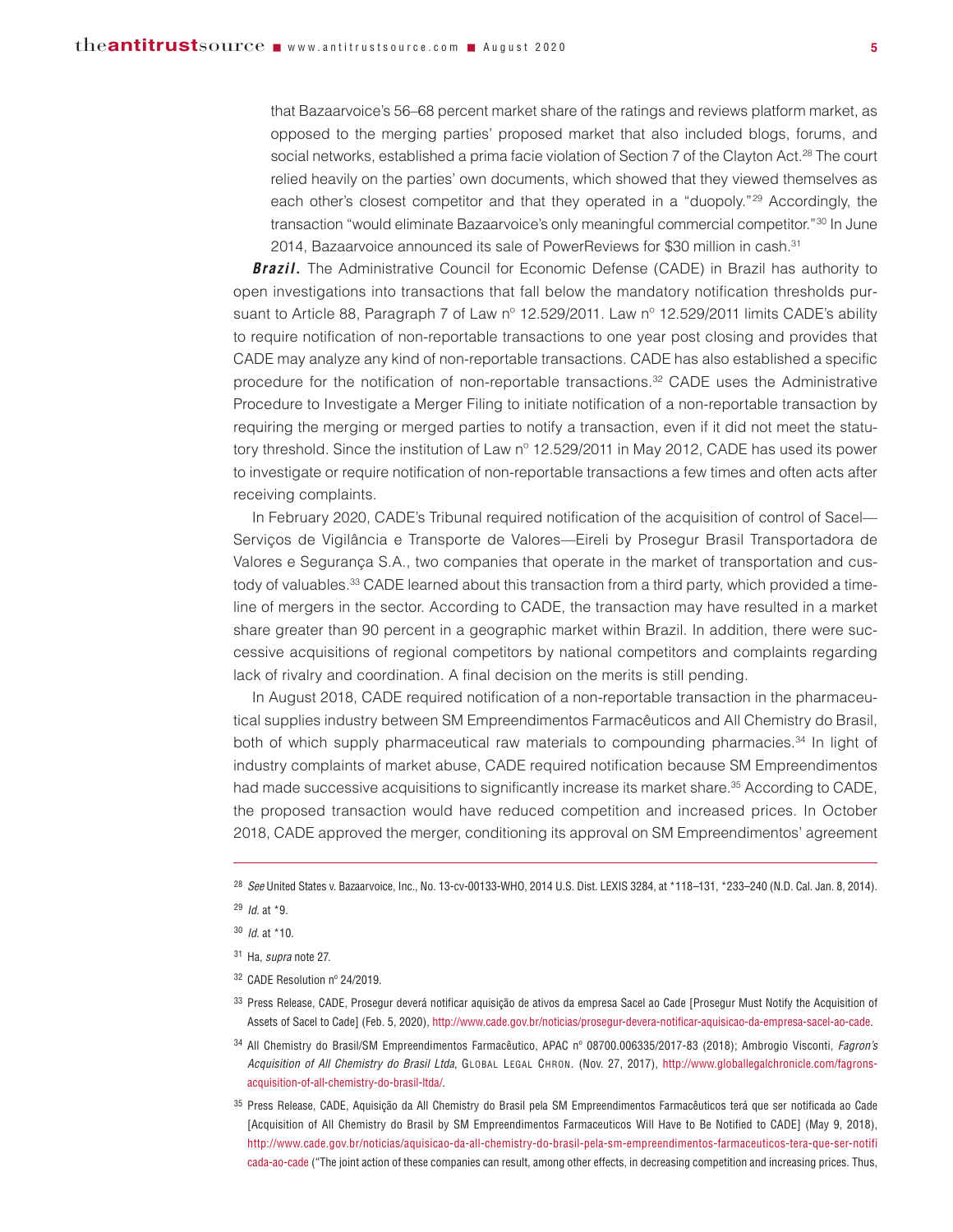*In May 2019, Canada*

*unveiled its revamped*

*Merger Intelligence*

*and Notification Unit*

*(MINU), which now has*

*an expanded mandate*

*to detect potentially*

*anticompetitive non-*

*reportable transactions,*

*as part of its "continued*

*greater scrutiny of non-*

*notifiable mergers."*

*shift . . . towards*

not to engage in a transaction with any other distributor of pharmaceutical supplies and to submit any transaction for CADE approval for two years.

CADE also investigated a 2015 non-reportable transaction between Guerbet Produtos Radiologicos and Mallinckrodt do Brasil after receiving a complaint that the proposed transaction would have resulted in anticompetitive market concentration. Upon further investigation, CADE determined that a post-merger market share of at least 66 percent required a detailed analysis of the transaction. The parties notified the transaction in August 2016, and CADE unconditionally approved the transaction in June 2017.36

Finally, the merger between Greca Distribuidora de Asfaltos, Betunel Indústria e Comércio, and Centro Oeste Asfaltos was notified by the parties, even though it did not meet the legal thresholds for mandatory notification. The parties preemptively notified CADE as the parties' revenues were close to the applicable turnover thresholds and they had relatively high market shares in the

asphalt industry. Based on article 88, paragraph 7 of Law nº 12.529/2011, CADE's General-Superintendence decided to investigate the merger and ultimately approved it without restrictions in October 2014. 37

*Canada.* Section 92 of Canada's Competition Act gives the Commissioner of Competition authority to investigate and challenge mergers, including non-reportable mergers. <sup>38</sup> Pursuant to Section 97 of the Competition Act, this authority extends for one year after closing. <sup>39</sup> In May 2019, Canada unveiled its revamped Merger Intelligence and Notification Unit (MINU), which now has an expanded mandate to detect potentially anticompetitive non-reportable transactions, <sup>40</sup> as part of its "continued shift . . . towards greater scrutiny of non-notifiable mergers."41 The MINU has "a broader focus on active intelligence gathering on non-notifiable merger transactions that may raise competitive concerns."<sup>42</sup> After less than two months of activity under its broader mandate, the MINU had already identified two "potentially problematic transactions."43

the uncertain impact resulting from the operation justifies a more detailed analysis of its effects on the market, requiring the identification and possible control of possible damage to the competitive environment.").

<sup>36</sup> Despachos Do Superintendente-Geral, nº 08700.005959/2016-21 (June 5, 2017), [https://www.jusbrasil.com.br/diarios/149098593/](https://www.jusbrasil.com.br/diarios/149098593/dou-secao-1-06-06-2017-pg-48) [dou-secao-1-06-06-2017-pg-48.](https://www.jusbrasil.com.br/diarios/149098593/dou-secao-1-06-06-2017-pg-48)

<sup>37</sup> Merger Filing No. 08700.006497/2014-06.

- 38 Competition Act (Canada) § 92, R.S.C. 1985, c. C-34 (where "the Tribunal finds that a merger or proposed merger prevents or lessens, or is likely to prevent or lessen, competition substantially" the tribunal may take action, such as dissolving an already completed merger or blocking a proposed merger); Press Release, Canada Competition Bureau, Competition Bureau Enhances Information-Gathering Efforts on Non-Notifiable Mergers (Sept. 17, 2019), https://www.canada.ca/en/competition-bureau/news/2019/09/competition-bureau-enhancesinformation-gathering-efforts-on-non-notifiable-mergers.html ("Mergers of all sizes and in all sectors of the economy are subject to review by the Bureau to determine whether they are likely to raise significant competition concerns.").
- <sup>39</sup> Competition Act (Canada) § 97, R.S.C. 1985, c. C-34.
- <sup>40</sup> Matthew Boswell, No River Too Wide, No Mountain Too High: Enforcing and Promoting Competition in the Digital Age, Remarks at the Canadian Bar Ass'n Competition Law Spring Conference 2019 (May 7, 2019), [https://www.canada.ca/en/competition-bureau/news/2019/](https://www.canada.ca/en/competition-bureau/news/2019/05/no-river-too-wide-no-mountain-too-high-enforcing-and-promoting-competition-in-the-digital-age.html) [05/no-river-too-wide-no-mountain-too-high-enforcing-and-promoting-competition-in-the-digital-age.html](https://www.canada.ca/en/competition-bureau/news/2019/05/no-river-too-wide-no-mountain-too-high-enforcing-and-promoting-competition-in-the-digital-age.html) ("Also in mergers, we have expanded the role of the Merger Intelligence and Notification Unit to include a broader focus on intelligence gathering. This will assist in fulfilling our mandate to detect, investigate and challenge mergers that could breach the Act.").
- <sup>41</sup> Jessica Rutledge, *Competition Bureau Emphasizes Its Expanded Intelligence Gathering Role for Non-Notifiable Mergers*, STIKEMAN ELLIOTT (Sept. 20, 2019), https://www.stikeman.com/en-ca/kh/competitor/Competition-Bureau-Emphasizes-its-Expanded-Intelligence-Gathering-Role-for-NonNotifiable-Mergers.
- <sup>42</sup> Press Release, Canada Competition Bureau, Competition Bureau Enhances Information-Gathering Efforts on Non-Notifiable Mergers (Sept. 17, 2019), https://www.canada.ca/en/competition-bureau/news/2019/09/competition-bureau-enhances-information-gatheringefforts-on-non-notifiable-mergers.html.

<sup>43</sup> Boswell, *supra* note 40.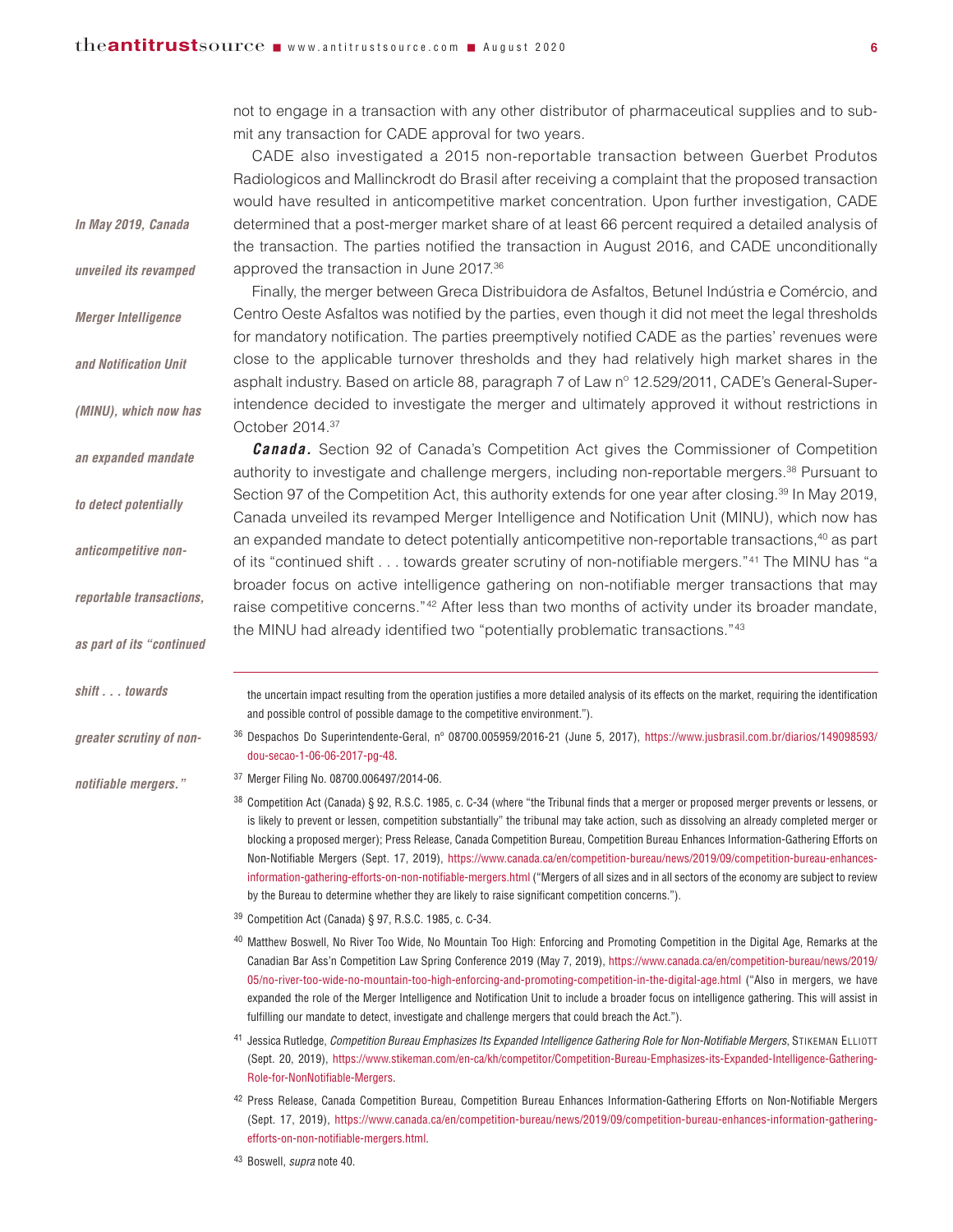There is evidence that Canada's Competition Bureau is actively investigating and pursuing nonreportable transactions that carry a risk of anticompetitive effects. In November 2018, Evonik Industries AG, a specialty chemical manufacturer, reached an agreement to acquire PeroxyChem Holding Company LLC, a manufacturer of hydrogen peroxide, peracetic acid, and persulfates, for \$625 million. <sup>44</sup> Closing, which was originally expected in mid-2019, was postponed because of an August 2019 FTC challenge in the United States (ultimately rejected by a U.S. district court in January 2020). 45

While the FTC's challenge was ongoing in the United States, the Competition Bureau was working closely with the FTC to conduct its own investigation into the proposed transaction, which was non-reportable in Canada.<sup>46</sup> A complainant in the pulp and paper industry had notified Canada's MINU of the proposed transaction. <sup>47</sup> The complainant's tip spurred a ten-month investigation, which included "extensive consultations" with industry stakeholders, such as customers and competitors in the "pulp and paper, mining, and oil and gas sectors."48 On January 28, 2020, the Canada Competition Bureau announced that it had reached a deal, whereby the parties would divest PeroxyChem's British Columbia hydrogen peroxide facility to alleviate the post-transaction lack of "any viable alternatives for [standard grade] hydrogen peroxide."49

The Competition Bureau recently announced that it would terminate its investigation of Canadian National Railway Company's acquisition of H&R Transport Limited. <sup>50</sup> In connection with clearing the transaction, the Competition Bureau issued a position statement where it explained that the non-reportable transaction raised serious competition concerns for the supply of full truckload refrigerated intermodal services in eight origin-destination rail terminal pairs.<sup>51</sup> Following an exhaustive investigation that spanned approximately seven months during which the parties entered into a timing agreement with the Commissioner to prevent closing prior to the end of the investigation, the Commissioner ultimately decided not to challenge the transaction. The Commissioner based his decision on grounds that the efficiencies resulting from the transaction were greater than, and offset, the resulting anticompetitive effects. The Commissioner also concluded that those efficiencies would have been lost had the Competition Tribunal issued an order to prohibit closing. This satisfied the requirements of the statutory efficiencies defense under Section 96 of Canada's Competition Act.<sup>52</sup>

The Competition Bureau often relies on customer complaints to spur its non-reportable transaction investigative efforts. In 2014, after receiving several customer complaints, the Competition Bureau found that Bell Aliant's non-reportable acquisition of Ontera was likely to "substantially lessen and/or prevent competition in the sale of wireline telecommunications services in up to 16

<sup>47</sup> *Id.*

<sup>48</sup> *Id.*

<sup>49</sup> *Id.*

<sup>51</sup> *Id.*

<sup>44</sup> Press Release, Canada Competition Bureau, Competition Bureau Statement Regarding Evonik's Proposed Merger with PeroxyChem (Jan. 28, 2020), https://www.competitionbureau.gc.ca/eic/site/cb-bc.nsf/eng/04519.html [hereinafter Evonik Press Release].

<sup>45</sup> Press Release, Evonik, Evonik Acquisition of PeroxyChem Delayed by FTC Lawsuit (Aug. 2, 2019), https://corporate.evonik.com/en/investorrelations/pages/article.aspx?articleId=115876; FTC v. Rag-Stiftung, No. 19-2337, 2020 U.S. Dist. LEXIS 18346 (D.D.C. Jan. 24, 2020).

<sup>46</sup> Evonik Press Release, *supra* note 44.

<sup>50</sup> Press Release, Canada Competition Bureau, Competition Bureau Statement Regarding Canadian National Railway Company's Proposed Acquisition of H&R Transport Limited (Apr. 22, 2020), https://www.competitionbureau.gc.ca/eic/site/cb-bc.nsf/eng/04527.html.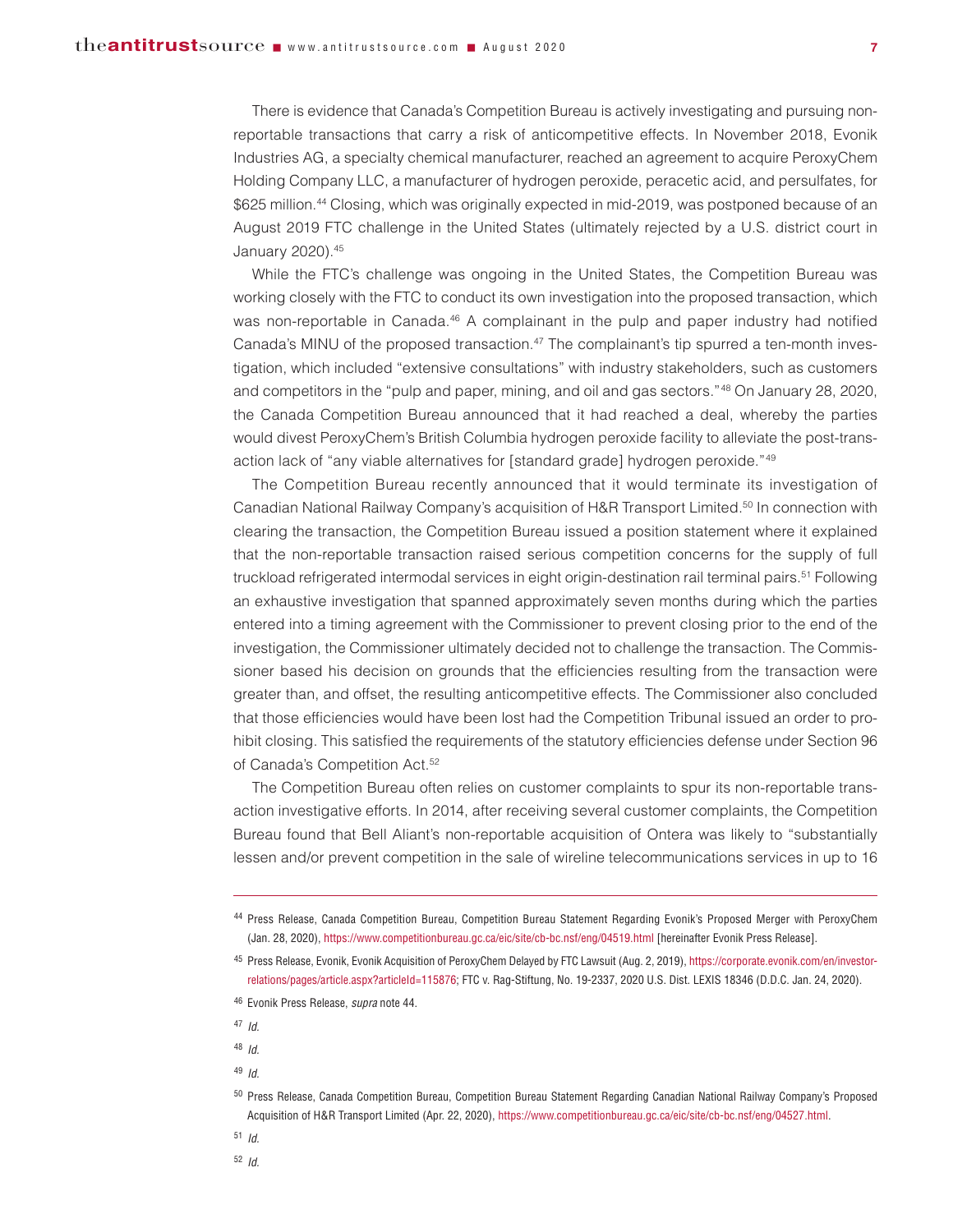Northern Ontario communities."53 To address the Competition Bureau's concerns, Bell Aliant agreed to a much lengthier behavioral remedy than typically imposed, providing a 20-year right of use for Ontera fiber strands to a competitor.<sup>54</sup> This case is a reminder that parties should assess the customer landscape and cannot view customer outreach as a practice reserved solely for the latter stages of an inquiry or investigation.

Relatively insignificant transaction values do not deter the Competition Bureau's enforcement efforts. In 2014, following several customer complaints, Canada's Competition Tribunal found that a \$6 million merger between two companies that operated landfills in Northeastern British Columbia was likely to "prevent competition substantially in the relevant market." The Competition Bureau observed high barriers to entry and lack of acceptable substitutes. <sup>55</sup> The Supreme Court of Canada eventually cleared the merger on the basis of the efficiencies defense in Canada's Competition Act. 56

Finally, it is worth noting that non-reportable, non-traditional corporate arrangements, such as joint ventures, are not immune from antitrust scrutiny in Canada. This was demonstrated by the Competition Bureau's 2011 challenge of a joint venture between Air Canada and United Continental. The Bureau alleged that the joint venture would "monopolize ten important Canada/ United States routes, and substantially reduce competition on nine additional routes, leading to

*Relatively insignificant*

- *transaction values do not deter the*
- *Competition Bureau's*

*enforcement efforts.*

increased prices and reduced consumer choice on key transborder routes."57 **Ecuador.** Under the Organic Law for Regulation and Control of Market Power, the Superintendency of Market Power Control (Authority) in Ecuador may open an investigation or request notification for non-reportable transactions.<sup>58</sup> While it remains unclear precisely what triggers an investigation by the Authority or a request to notify a non-reportable transaction, the Authority has broad powers to act where there is a risk of "substantial lessening of competition."

The Authority is not bound to act within a certain amount of time and can request notification or investigate whenever it uncovers a risk of transaction-related antitrust harm. For example, in 2016, the Authority requested information from two global pharmaceutical companies after the authority learned of a multibillion dollar acquisition in the vaccines market. The Authority believed that the parties' market definition and threshold analysis may have been flawed and required notification. However, once the Authority received information from the parties, it verified the relevant market and market share analysis and closed the investigation. Nevertheless, the Authority demonstrated a willingness to review a large, international transaction that affected many different geographic markets.

More recently, the Authority also opened ex officio investigations into non-reportable transactions in the cement and concrete market. In March 2019, the Authority issued fines of approximately \$130,000 against Union Cementera Nacional UCEM S.A. for failing to report its acquisition

<sup>54</sup> *Id.*

<sup>55</sup> Tervita Corp. v. Canada (Commissioner of Competition), 2015 SCC 3, ¶ 81.

<sup>53</sup> Press Release, Canada Competition Bureau, Competition Bureau Statement Regarding the Proposed Acquisition of Ontera by Bell Aliant (Oct. 1, 2014), https://www.competitionbureau.gc.ca/eic/site/cb-bc.nsf/eng/03823.html.

<sup>57</sup> Press Release, Canada Competition Bureau, Competition Bureau Seeks to Block Joint Venture Between Air Canada and United Continental (June 27, 2011), https://www.competitionbureau.gc.ca/eic/site/cb-bc.nsf/eng%20/03386.html.

<sup>58</sup> Organic Law for the Regulation and Control of Market Power, Art. 16, Para. 3.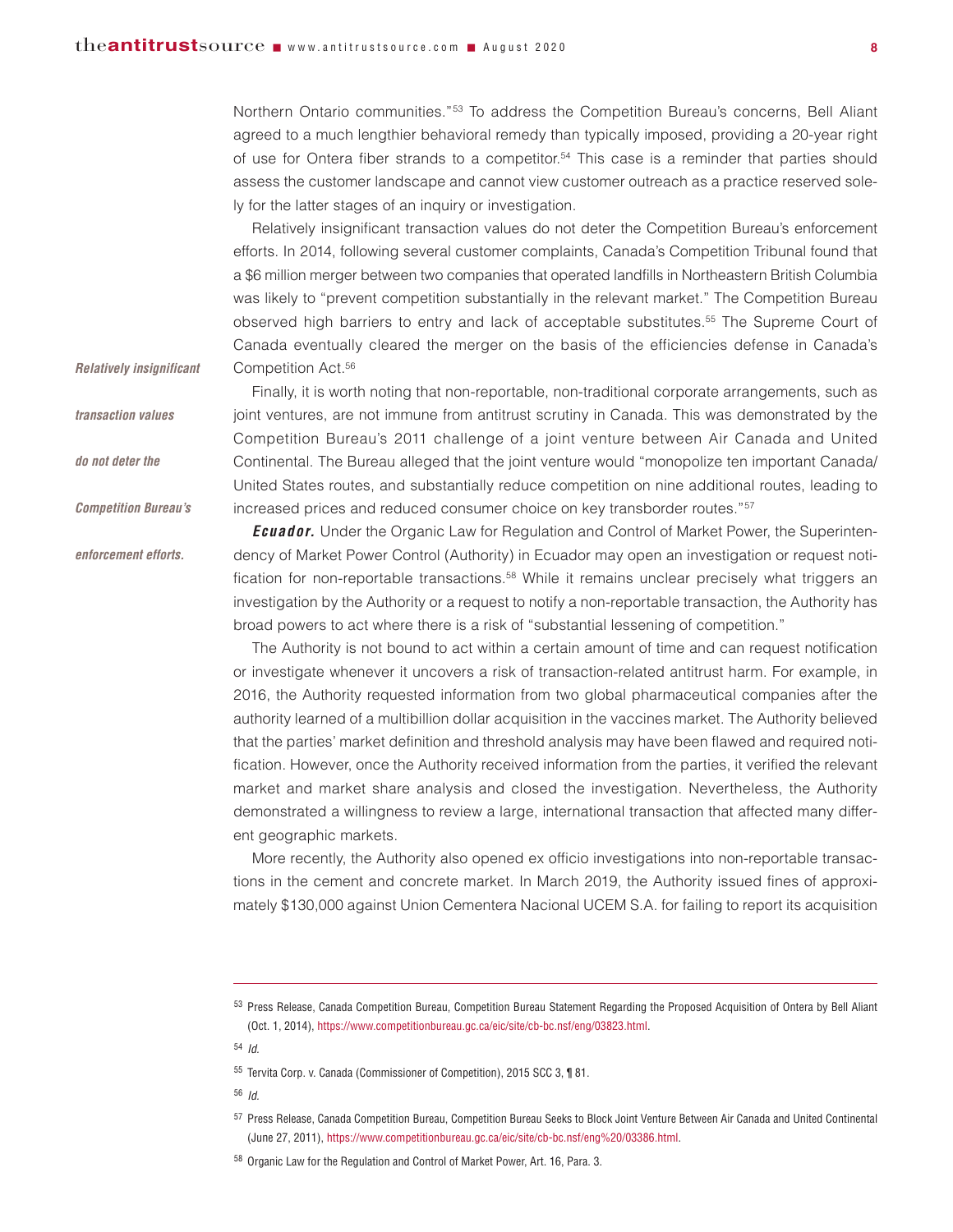of EQUIHOMIGONERA and opened investigations in the same market for other consummated transactions that came to its attention during the course of the referred investigation. 59

*Mexico.* Pursuant to Article 62 of Federal Economic Competition Law (LFCE), the Federal Economic Competition Commission (COFECE) and the Federal Telecommunications Institute (IFT) have the power to investigate non-reportable mergers that may "hinder, lessen, injure or hamper" competition, "generate barriers to entry," or "substantially facilitate the parties to the transaction to engage in illegal conducts under the LFCE." $60$  This power extends for one year following the execution of a merger agreement.

COFECE has recently challenged several non-reportable transactions. In March 2018, COFECE investigated a potentially unlawful transaction concerning incoming shareholders of UNEGAS, retailers in the diesel/gasoline market, who were also active in the diesel/gasoline market. However, in October 2019, COFECE closed the investigation because the transaction occurred outside the one-year statute of limitations. Similarly, in August 2016, the IFT initiated an investigation into Radiorama's non-reportable acquisition of 16 local radio stations. IFT decided the case in March 2020 but has not published the final resolution.

### **Europe and Africa**

*Common Market for Eastern and Southern Africa (COMESA).* Pursuant to Article 23(6) of the COMESA Regulations of 2004, the COMESA Competition Commission (CCC) may require parties to notify a transaction that does not meet the notification thresholds and/or requirements if the transaction is "likely to substantially prevent or lessen competition" or "likely to be contrary to public interest." The CCC may act at any time, before or after consummation but it has not yet exercised its power to require notification of a non-reportable merger.

*Ireland.* The Irish Competition and Consumer Protection Commission (CCPC) has the power to investigate non-reportable transactions pursuant to Section  $10(1)(c)$  of the Competition and Consumer Protection Act 2014, which provides for investigation of a suspected breach of the Competition Act 2002 (Competition Act) or Articles 101 or 102 of the Treaty on the Functioning of the European Union (TFEU). Sections 4 and 5 of the Competition Act mirror Articles 101 and 102 of the TFEU, which prohibit anticompetitive agreements, decisions, and concerted practices, as well as abuse of a dominant market position. Section 14A of the Competition Act provides that the CCPC shall have a right of action against an undertaking that has breached Sections 4 or 5 of the Competition Act or Articles 101 or 102 of the TFEU. There is no specific time limit or procedure applicable to the enforcement of a non-reportable merger.

According to a CCPC notice regarding non-reportable transactions, the CCPC "may carry out a preliminary inquiry to ascertain whether the opening of an investigation . . . is warranted, followed, where appropriate, by an investigation" and "may issue proceedings seeking an injunction to restrain implementation of the merger."<sup>61</sup> The CCPC may also request that the parties notify a nonreportable transaction. Where the parties refuse to notify a transaction and do not reach a settlement with the CCPC, the CCPC can institute proceedings in the High Court. If the CCPC attempts

<sup>59</sup> Superintendencia de Control Del Poder De Mercado—Comision de Resolucion De Primera Instancia, SCPM-CRPI-007-2019 (Mar. 21, 2019), https://www.scpm.gob.ec/sitio/wp-content/uploads/2019/03/res-007-2019.pdf.

<sup>60</sup> Ley Federal de Competencia Económica [Federal Economic Competition Law], Arts. 62, 65.

 $61$  Competition and Consumer Protection Comm'n, Notice in Respect of the Review of Non-Notifiable Mergers and Acquisitions 3 (2014). https://www.ccpc.ie/business/wp-content/uploads/sites/3/2017/04/CCPC-Mergers-Non-Notifiable-Mergers-1.pdf.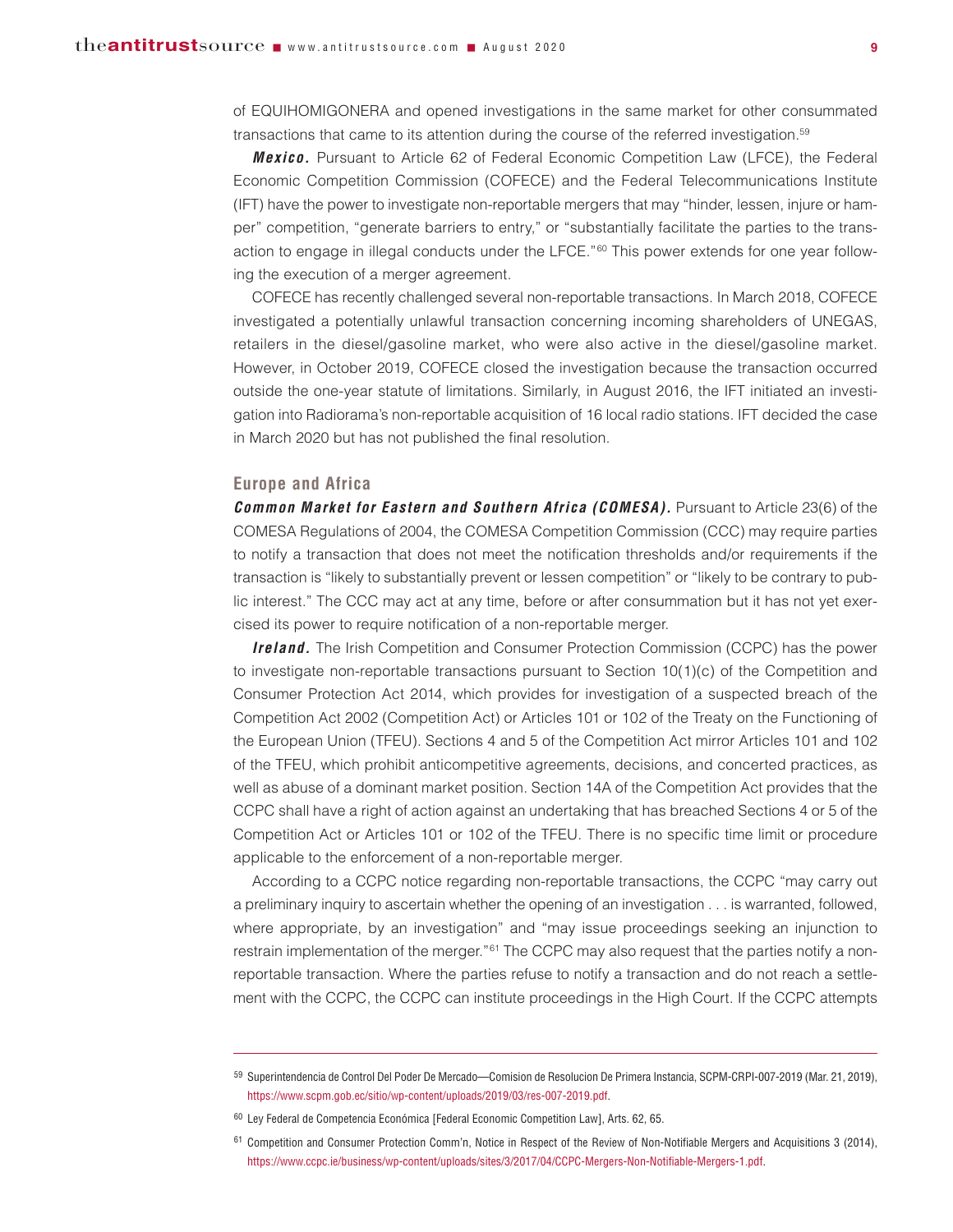to unwind an already consummated merger, it must seek an injunction ordering the parties to reverse the transaction from the High Court. The CCPC has warned companies that non-reportable mergers are not free of antitrust scrutiny in Ireland:

It is important for companies and their advisors to take note that even where turnovers fall below the required financial thresholds for mandatory notification, they still have a duty to ensure that any mergers or acquisitions they propose or undertake do not substantially lessen competition in their relevant market. The CCPC will use its powers to ensure that mergers that do not meet the required financial thresholds for mandatory notification, but that are likely to result in a substantial lessening of competition, do not go unchecked.<sup>62</sup>

The CCPC has not yet blocked any non-reportable transactions, and the CCPC generally does not make public statements about investigations into non-notifiable transactions. However, the CCPC's predecessor, the Competition Authority, successfully blocked non-reportable transactions. For example, in 2012, the Competition Authority investigated a non-reportable proposed transaction between Eason and Son Limited and Argosy Libraries Limited, the only two Irish-based wholesalers of new books. Because of its narrow market definition (Irish wholesalers of new books), the Competition Authority considered the transaction to be "two-to-one."63 The Competition Authority conducted an extensive investigation into the proposed transaction and concluded that the proposed transaction would infringe Section 4 of the Competition Act by increasing the price and reducing the choice of new books. After the CCPC instituted court proceedings, the parties abandoned the transaction and agreed to notify the Competition Authority of any similar arrangements.<sup>64</sup> *The CCPC has warned companies that nonreportable mergers are not free of antitrust scrutiny in Ireland . . .*

**Lithuania.** The Competition Council of the Republic of Lithuania (CC) has the authority, pursuant to Article 13 of the Law on Competition of the Republic of Lithuania (Law on Competition), to require that parties apply for clearance when a non-reportable proposed transaction will "likely result" in the strengthening or creation of a dominant market position or a substantial restriction of competition.<sup>65</sup> The "likely result" standard is currently being challenged in a case where the CC initiated its investigation with a very simple analysis showing high market shares and potential dominance, only to eventually find that the transaction did not raise any competitive issues. The CC only has one year post-closing to take action against non-reportable transactions. <sup>66</sup> The CC has imposed an obligation on parties to notify a non-reportable transaction on at least three occasions.

Where the CC has ordered notification of a non-reportable transaction, parties have generally avoided serious antitrust enforcement actions but are still burdened with notifying the transaction.

<sup>63</sup> Competition Authority, *Annual Report* 30–31 (2012), https://www.ccpc.ie/consumers/wp-content/uploads/sites/2/2017/03/Annual-Report-2012-FINAL.pdf.

<sup>64</sup> *Id.*

<sup>65</sup> The Law on Competition, No. VIII-1099, Article 13, [https://e-seimas.lrs.lt/portal/legalAct/lt/TAD/49e68d00103711e5b0d3e1beb7](https://e-seimas.lrs.lt/portal/legalAct/lt/TAD/49e68d00103711e5b0d3e1beb7dd5516?jfwid=q8i88mf0v) [dd5516?jfwid=q8i88mf0v](https://e-seimas.lrs.lt/portal/legalAct/lt/TAD/49e68d00103711e5b0d3e1beb7dd5516?jfwid=q8i88mf0v) [English Translation] ("The Competition Council may impose an obligation on undertakings to submit a notification on concentration and *mutatis mutandis* apply the concentration control procedure provided for in this Section even though the aggregate income indicators established in Article 8(1) of this Law are not exceeded where it is likely that concentration will result in the creation or strengthening of a dominant position or a substantial restriction of competition in a relevant market.").

<sup>62</sup> Press Release, Competition and Consumer Protection Comm'n, CCPC Obtains Commitments from Kantar Media to Secure Approval for Proposed Acquisition of Newsaccess (July 12, 2017), https://www.ccpc.ie/business/ccpc-obtains-commitments-kantar-media-secureapproval-proposed-acquisition-newsaccess/.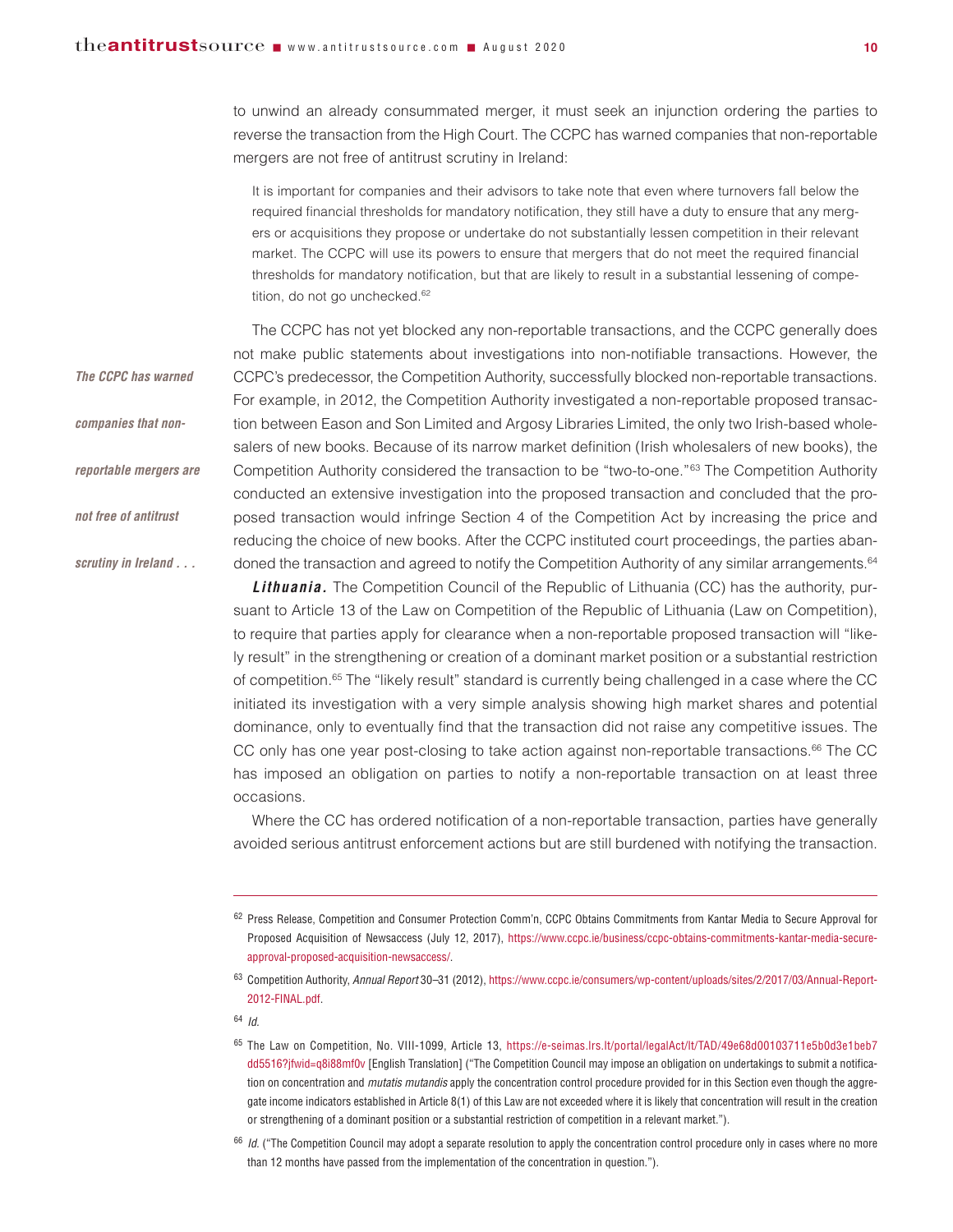In May 2017, the CC initiated merger control proceedings against Estonian-based Baltic Ticket Holdings over its acquisition of Nacionalinis Bilietu Platintojas. The parties provided ticket distribution services in Lithuania, Latvia, Estonia, and Belarus. <sup>67</sup> Although the transaction was nonreportable under Lithuanian turnover-based thresholds, the CC alleged that the transaction would likely cause the "creation or strengthening of a dominant position or a substantial restriction of competition in the ticket distribution market" and ordered the parties to notify the merger within two months. <sup>68</sup> Baltic appealed the CC's order all the way to the Supreme Administrative Court of Lithuania, asking for the suspension of merger procedure, pending litigation on validity of the decision, but the Supreme Administrative Court did not approve the request.<sup>69</sup> Baltic notified the transaction in January 2018 and received clearance in July 2018. <sup>70</sup> Similarly, in August 2013, the CC ordered notification of an acquisition of a company that provided administrative services for buildings in Vilnius by a company that provided similar services. <sup>71</sup> The transaction was notified in June 2014 and cleared by the CC in October 2014.<sup>72</sup>

The CC has also successfully challenged non-reportable transactions. For example, in July 2015, the CC successfully challenged a consummated transaction involving Eesti Meedia's acquisition of AllePAL, a competing operator of classified advertising portals for real estate and vehicles. The CC suspected that the non-reportable transaction "created or strengthened a dominant position or restricted competition" in the classified ads for real estate and vehicles market.<sup>73</sup> Consequently, in July 2015, the CC ordered Eesti Meedia to make the necessary filings with the CC. After Eesti Meedia's January 2016 notification, in May 2016, the CC found that the transaction restricted competition in Lithuania and ordered that AS divest part of the business that had been acquired. 74

**Norway.** The Norwegian Competition Authority (NCA) has the power to investigate nonreportable mergers pursuant to the Norwegian Competition Act Section 18, Parts 3 and 5. Under the Act, the NCA may undertake an investigation when a merger "significantly impede[]s effective competition . . . in particular as a result of the creation or strengthening of a dominant posi-

- <sup>67</sup> Press Release, Competition Council, BILIETŲ PLATINTOJŲ KONCENTRACIJA NEAPRIBOJO KONKURENCIJOS [Concentration of Ticket Distributors Does Not Limit Competition] (July 7, 2018), [http://kt.gov.lt/lt/naujienos/bilietu-platintoju-koncentracija-neapribojo-konkuren](http://kt.gov.lt/lt/naujienos/bilietu-platintoju-koncentracija-neapribojo-konkurencijos) [cijos.](http://kt.gov.lt/lt/naujienos/bilietu-platintoju-koncentracija-neapribojo-konkurencijos)
- <sup>68</sup> Press Release, Competition Council, Ticket Distributors Failed to Suspend Merger Control Procedure (Oct. 19, 2017), [http://kt.gov.lt/](http://kt.gov.lt/en/news/ticket-distributors-failed-to-suspend-merger-control-procedure) [en/news/ticket-distributors-failed-to-suspend-merger-control-procedure.](http://kt.gov.lt/en/news/ticket-distributors-failed-to-suspend-merger-control-procedure)
- <sup>69</sup> The case on validity of decision is still pending in the Supreme Administrative Court of Lithuania. *Id.*
- <sup>70</sup> Competition Council, NUTARIMAS DĖL LEIDIMO VYKDYTI KONCENTRACIJĄ AS BALTIC TICKET HOLDINGS ĮSIGIJUS 100 PROC. UAB "NACIONALINIS BILIETŲ PLATINTOJAS" AKCIJŲ [Ruling on the Authorization of a Concentration After the Acquisition of UAB Nacionalinis Bilietu Platintojas by Baltic Ticket Holdings], No. 1S-100 (2018), [http://kt.gov.lt/uploads/docs/docs/3522\\_5644b611468781e4c9af](http://kt.gov.lt/uploads/docs/docs/3522_5644b611468781e4c9af495906d581c5.pdf) [495906d581c5.pdf;](http://kt.gov.lt/uploads/docs/docs/3522_5644b611468781e4c9af495906d581c5.pdf) Press Release, Competition Council, BILIETŲ PLATINTOJŲ KONCENTRACIJA NEAPRIBOJO KONKURENCIJOS [Concentration of Ticket Distributors Does Not Limit Competition] (July 7, 2018), [http://kt.gov.lt/lt/naujienos/bilietu-platintoju-koncentra](http://kt.gov.lt/lt/naujienos/bilietu-platintoju-koncentracija-neapribojo-konkurencijos) [cija-neapribojo-konkurencijos.](http://kt.gov.lt/lt/naujienos/bilietu-platintoju-koncentracija-neapribojo-konkurencijos)
- 71 Competition Council, DĖL LEIDIMO VYKDYTI KONCENTRACIJĄ UAB "NEMUNO BŪSTO PRIEŽIŪRA" ĮSIGIJUS 100 PROC. UAB "ŽIRMŪNU BŪSTAS" AKCIJŲ [Ruling on the Authorization to Implement the Concentration after the Acquisition], No. 1S-165 (2014), [http://kt.gov.](http://kt.gov.lt/uploads/docs/docs/13695_imp_b4f7e32548d41bde477d9a3a04258ca6.pdf) [lt/uploads/docs/docs/13695\\_imp\\_b4f7e32548d41bde477d9a3a04258ca6.pdf.](http://kt.gov.lt/uploads/docs/docs/13695_imp_b4f7e32548d41bde477d9a3a04258ca6.pdf)
- <sup>72</sup> *Id.*
- <sup>73</sup> Press Release, Competition Council, Competition Council Obliged AS Eesti Meedia to Submit Merger Notification (July 23, 2015), https://kt.gov.lt/en/news/competition-council-obliged-as-eesti-meedia-to-submit-merger-notification.
- <sup>74</sup> Press Release, Competition Council, Merger Between Classified Ads Websites Restricted Competition (May 6, 2016), [http://kt.gov.lt/en/news/](http://kt.gov.lt/en/news/competition-council-merger-between-classified-ads-websites-restricted-competition) [competition-council-merger-between-classified-ads-websites-restricted-competition.](http://kt.gov.lt/en/news/competition-council-merger-between-classified-ads-websites-restricted-competition)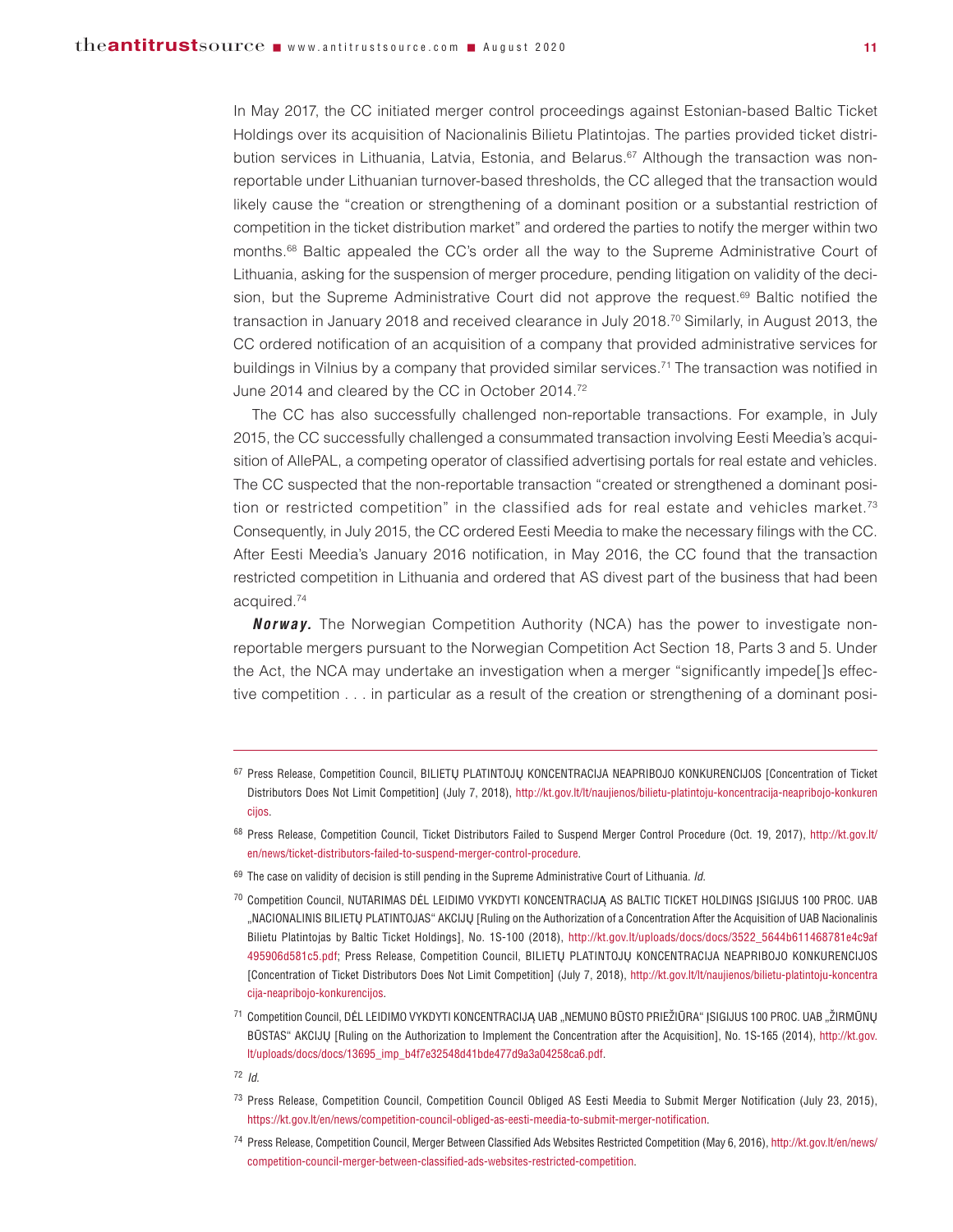tion."75 The NCA may only order notification of mergers that do not meet the notification thresholds and/or requirements when there are reasonable grounds to believe that competition may be affected, or where extraordinary circumstances may warrant examination. There is also a short clock on enforcement. The NCA may not order notification of a non-reportable transaction more than three months after a final agreement is reached or control is obtained, whichever is first. Additionally, the NEC can prospectively order notification in concentrated markets or product markets with a history of anticompetitive conduct (for example, energy and supermarkets). Since 2014, the NCA has ordered notification of non-reportable transactions on several occasions.

While the NCA has a record of requiring notification but not following up with a subsequent investigation,<sup>76</sup> there are examples of enforcement. Most recently, in August 2018, the NCA intervened in two related non-reportable transactions and reached a remedy agreement with the parties. The NCA ordered notification when Sector Alarms acquired both a 49.99 percent interest in Nokas, along with Nokas's small system security alarm portfolio. According to the NCA, the acquisitions were likely to "lead to a significant impediment to effective competition in the market for security systems for homes and small businesses."<sup>77</sup> The NCA took action because it viewed Nokas, the third-largest player to Sector Alarms and another competitor, as somewhat of a nascent competitor in the Norwegian home security systems market who, although substantially smaller than the other competitors, "exert[ed] an important competitive constraint."<sup>78</sup> Even though both transactions fell below the filing threshold, the NCA forced Sector Alarms to reduce its interest to 25 percent of Nokas and to drop its acquisition of the small security alarm portfolio. *There are no time limits on when SAMR must act for non-reportable transactions. SAMR has not exercised this*

#### **Asia**

*not publicly.*

*power often, at least*

*China.* Pursuant to Article 4 of the Rules on Thresholds of Concentration of Undertakings, China's State Administration for Market (SAMR) can investigate a non-reportable transaction where the transaction may eliminate or restrict competition in the Chinese market. There are no time limits on when SAMR must act for non-reportable transactions. SAMR has not exercised this power often, at least not publicly. However, SAMR is currently investigating a \$35 billion non-reportable transaction between Uber China and Didi Chuxing Technology Co., a transaction announced in August 2016 and closed in November 2016.<sup>79</sup> Didi's high market share made the transaction an obvious target for regulatory attention. According to Didi, which claimed an 87 percent market share, it was not required to seek regulatory approval as the companies lacked sufficient profits to meet the relevant thresholds.<sup>80</sup> China's Ministry of Commerce (MOFCOM), SAMR's predeces-

<sup>75</sup> Council Regulation No 139/2004, 2004 O.J. (L 24) Article 2, § 2.

<sup>77</sup> Press Release, Norwegian Competition Auth., Sector Alarm—Nokas Cleared with Remedies (Mar. 28, 2019), [https://konkurransetil](https://konkurransetilsynet.no/sector-alarm-nokas-cleared-with-remedies/?lang=en) [synet.no/sector-alarm-nokas-cleared-with-remedies/?lang=en.](https://konkurransetilsynet.no/sector-alarm-nokas-cleared-with-remedies/?lang=en)

<sup>&</sup>lt;sup>76</sup> In 2014 the NRC required notification in Cappelen Holding's acquisition of control in Kongsberg Esco, and in 2016 it required notification in AT Skog's acquisition of 34 percent of SB Skog. Norwegian Competition Auth., V2014-4—Cappelen Holding AS—Kongsberg Esco AS konkurranseloven § 18 tredje ledd—pålegg om meldeplikt [V2014-4—Cappelen Holding AS—Kongsberg Esco AS—§ 18, Third paragraph of the Competition Act—Order to Notify] https://konkurransetilsynet.no/decisions/1245-v2014-4/; Norwegian Competition Auth., AT Skog SA—SB Skog SA—Viken Skog SA, https://konkurransetilsynet.no/fusjoner/at-skog-sa-sb-skog-sa-viken-skog-sa/.

<sup>79</sup> Press Release, State Admin. for Market Reg., Didi-Uber Merger Under Antitrust Investigation (Nov. 17, 2018), [http://en.people.cn/](http://en.people.cn/n3/2018/1117/c90000-9519372.html) [n3/2018/1117/c90000-9519372.html;](http://en.people.cn/n3/2018/1117/c90000-9519372.html) Jose Vilches, *Uber China Completes Merger with Didi Chuxing*, TECHSPOT (Nov. 28, 2016), https://www.techspot.com/news/67193-uber-china-completes-merger-didi-chuxing.html.

<sup>80</sup> Jake Spring et al., *China Regulator Says Didi, Uber Deal Will Need MOFCOM Approval*, REUTERS (Aug. 2, 2016), [https://www.reuters.](https://www.reuters.com/article/us-uberchina-m-a-didi/china-regulator-says-didi-uber-deal-will-need-mofcom-approval-idUSKCN10D0J8) [com/article/us-uberchina-m-a-didi/china-regulator-says-didi-uber-deal-will-need-mofcom-approval-idUSKCN10D0J8.](https://www.reuters.com/article/us-uberchina-m-a-didi/china-regulator-says-didi-uber-deal-will-need-mofcom-approval-idUSKCN10D0J8)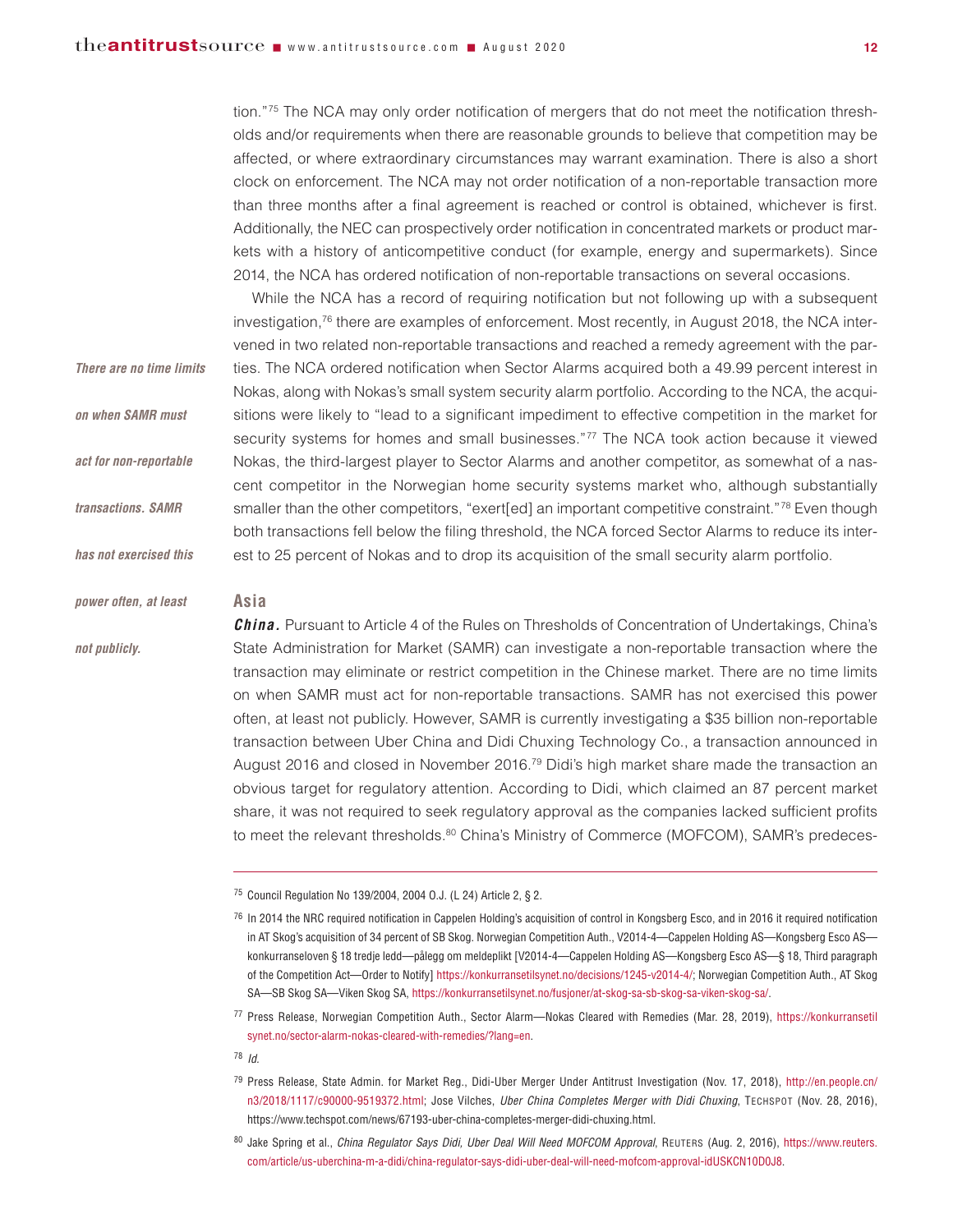sor, disagreed with Didi's position, and in September 2016, SAMR announced that it is investigating the merger in accordance with its "crack down [] on monopolistic activity that damage[] consumer rights."81 The investigation is ongoing.

*Japan.* Under Japan's Anti-Monopoly Act (AMA), any business combination that would "substantially restrain competition in any particular field of trade" is prohibited.<sup>82</sup> Chapter IV of the AMA83 explicitly prohibits business combinations, including share acquisitions, mergers, and business/asset transfers that substantially restrain competition. <sup>84</sup> Under the AMA, the JFTC has authority to investigate a proposed transaction, including a non-reportable transaction, whenever it could violate the AMA.<sup>85</sup> Nothing limits the JFTC's authority to investigate a proposed or consummated transaction to a certain time period.

On December 17, 2019, the JFTC amended the Guidelines to Application of the Anti-Monopoly Act concerning Review of Business Combination (Guidelines)<sup>86</sup> and the Policies concerning Procedures of Review of Business Combination (Policies) $^{87}$  to better address developments in the digital market. In the amended Policies, the JFTC provided factors that could lead to the review of a non-reportable transaction even if a target's turnover is small and would not meet the target threshold. These include when the transaction value is large (i.e., more than approximately \$370 million) and is expected to affect domestic consumers, subject to the acquirer's threshold being met.<sup>88</sup> Further, the amended Policies recommend that parties consult with the JFTC voluntarily when the transaction value exceeds approximately \$370 million, and when one or more of the following factors exists: (1) an acquired company has an office in Japan and/or conducts R&D in Japan, (2) an acquired company conducts sales activities targeting domestic consumers, such as providing its website and/or pamphlet in the Japanese language, or (3) the total domestic sales of an acquired company exceed approximately \$920,000.

Last year, the JFTC secured a significant victory when it challenged a non-reportable transaction affecting multiple countries. In April 2019, M3, Inc., which manages drug information platforms, acquired Nihon Ultmarc Inc., a provider of medical information databases.<sup>89</sup> These Japan-

- 82 The Antimonopoly Act, Act No. 54 of Apr. 14, 1947, https://www.jftc.go.jp/en/legislation\_gls/amended\_ama09/index.html (English translation) [hereinafter *AMA*].
- <sup>83</sup> *AMA* Chapter IV.
- <sup>84</sup> *AMA* ¶ 1, Art. 10; *AMA* ¶ 1, Art. 15.
- 85 AMA Art. 40 ("The Fair Trade Commission may, if necessary for the performance of its duties, order public offices, juridical persons formed by special laws and regulations, enterprises or organizations of enterprises, or their personnel to appear before the Fair Trade Commission, or require them to submit necessary reports, information or materials."); *AMA* Art. 45 ("When the Fair Trade Commission receives a report as provided in the preceding paragraph, it must make the necessary investigations into the case. . . . Whenever the Fair Trade Commission believes there to be a fact in violation of the provisions of this Act or a fact falling under the purview of a monopolistic situation, the Fair Trade Commission may take appropriate measures on its own authority."); *AMA* Art. 47 (outlining actions that JFTC may take, such as ordering interrogations, reports, expert opinions, and document production).
- 86 Japan Fair Trade Comm'n, Guidelines to Application of the Antimonopoly Act Concerning Review of Business Combination (2004), https://www.jftc.go.jp/en/legislation\_gls/imonopoly\_guidelines\_files/191217GL.pdf.
- <sup>87</sup> Japan Fair Trade Comm'n, Policies Concerning Procedures of Review of Business Combination (2019), [https://www.jftc.go.jp/en/](https://www.jftc.go.jp/en/legislation_gls/imonopoly_guidelines_files/191217policy.pdf) [legislation\\_gls/imonopoly\\_guidelines\\_files/191217policy.pdf.](https://www.jftc.go.jp/en/legislation_gls/imonopoly_guidelines_files/191217policy.pdf)
- 88 The total Japanese turnover of an acquirer and its group companies exceeds JPY20 billion (approximately USD 184 million).
- 89 Japan Fair Trade Comm'n, Results of Review on the Acquisition by M3, Inc. of the Shares in Nihon Ultmarc Inc. (Oct. 24, 2019), https://www.jftc.go.jp/en/pressreleases/yearly-2019/October/191024r.pdf.

<sup>81</sup> Press Release, State Admin. for Market Reg., Didi-Uber Merger Under Antitrust Investigation (Nov. 17, 2018), [http://en.people.cn/n3/](http://en.people.cn/n3/2018/1117/c90000-9519372.html) [2018/1117/c90000-9519372.html.](http://en.people.cn/n3/2018/1117/c90000-9519372.html)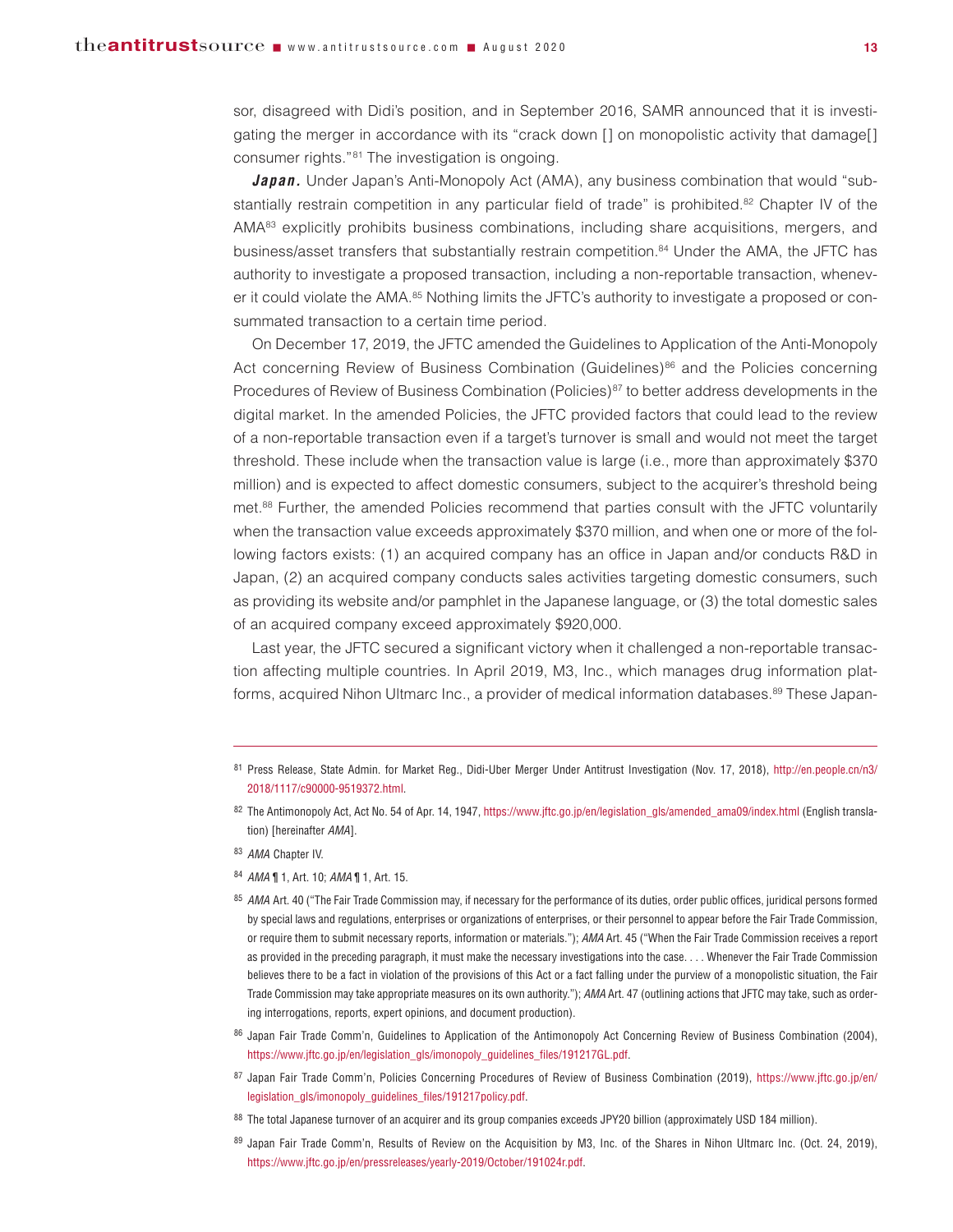ese companies, while highly active in Japan, also had a presence in the United States, United Kingdom, France, China, Korea, and India.<sup>90</sup> Although the proposed transaction did not meet the AMA's filing thresholds, the JFTC raised concerns regarding the "restraint of competition by the acquisition" and initiated an investigation.<sup>91</sup> Consequently, the JFTC interviewed competitors and other relevant parties,<sup>92</sup> finding that the transaction "would substantially restrain competition in the Drug Information Providing Platform Operation Business of which users are the pharmaceutical companies/doctors."93 To remedy this finding, the parties agreed that they would not refuse to provide database access to competitors, would not tie their products, and would report compliance to the JFTC on a regular basis for five years.<sup>94</sup>

*South Korea.* The Monopoly Regulation and Fair Trade Law (FTL) in South Korea broadly prohibits business combinations that "actually restrict competition in a certain area of trade," regardless of whether a transaction meets the merger filing thresholds.<sup>95</sup> If the Korean Fair Trade Commission (KFTC) believes that a non-reportable transaction restricts competition, it may open an investigation pursuant to Article 49(1) of the FTL, which authorizes the KFTC to investigate a suspected violation of the FTL on its own. The KFTC may also open an investigation based on the filing of a complaint (e.g., by a competitor), under Article 49(2) of the FTL. Under Article 49(4) of the FTL, the KFTC has seven years after closing to intervene, and once the KFTC initiates an investigation, it has five years to complete its investigation.

While the KFTC does not often investigate non-reportable transactions, it has investigated transactions that it believed posed a risk of restricting competition. In 2014, Microsoft consummated its \$7 billion acquisition of Nokia's handset business after receiving antitrust approval in the United States and the European Union, but the KFTC launched an investigation into the transaction (which was not reportable to the KFTC) and pressed for post-transaction remedies.<sup>96</sup> The KFTC's 21-month investigation may have been driven by concerns that the transaction would provide Microsoft an unfair advantage over South Korea national champions Samsung and LG.<sup>97</sup> In August 2015, the KFTC reached an agreement with Microsoft that imposed behavioral remedies, using its consent decree process for the first time to remedy an anticompetitive merger.<sup>98</sup> The consent decree, specific to South Korean companies, required Microsoft to license standard essential patents on fair, reasonable, and nondiscriminatory terms, refrain from demanding cross-licens-

*for post-transaction*

*KFTC) and pressed*

*In 2014, Microsoft*

*consummated its*

*\$7 billion acquisition*

*of Nokia's handset*

*business after receiving*

*antitrust approval in the*

*United States and the*

*European Union, but*

*the KFTC launched an*

*investigation into the*

*transaction (which was*

*not reportable to the*

*remedies.*

<sup>90</sup> Notice of Acquisition of Consolidation of Nihon Ultmarc Inc., M3, Inc. (Feb. 28, 2019), [https://corporate.m3.com/en/ir/20190125\\_06/](https://corporate.m3.com/en/ir/20190125_06/U%E7%A4%BE%E9%81%A9%E6%99%82%E9%96%8B%E7%A4%BA_E.Fin.pdf) [U%E7%A4%BE%E9%81%A9%E6%99%82%E9%96%8B%E7%A4%BA\\_E.Fin.pdf](https://corporate.m3.com/en/ir/20190125_06/U%E7%A4%BE%E9%81%A9%E6%99%82%E9%96%8B%E7%A4%BA_E.Fin.pdf).

- <sup>91</sup> Japan Fair Trade Comm'n, Results of Review on the Acquisition by M3, Inc. of the Shares in Nihon Ultmarc Inc. (Oct. 24, 2019), https://www.jftc.go.jp/en/pressreleases/yearly-2019/October/191024r.pdf.
- <sup>92</sup> *Id.* at 1–2.
- <sup>93</sup> *Id.* at 14.
- <sup>94</sup> *Id.* at 15–16.
- <sup>95</sup> Art. 7(1).
- <sup>96</sup> Cecil Saehoon Chung et al., Early Signs of Protectionist Merger Control in Korea? Probably No, At Least Not Yet, CompETITION POL'Y INT'L 1 (Oct. 29, 2014).
- <sup>97</sup> Cho Mu-hyun, *South Korea Regulators Finally OK Microsoft's Nokia Deal*, CNET (Aug. 24, 2015), https://www.cnet.com/news/southkorea-regulators-finally-ok-microsoft-nokia-deal/.
- <sup>98</sup> Pallavi Guniganti, *Microsoft/Nokia Marks Korea's First Proposed Merger Consent Order*, GLOBAL COMPETITION REV. (May 19, 2015); Organisation for Economic Co-operation and Development, Roundtable on the Extraterritorial Reach of Competition Remedies, Note by Korea to the OECD Working Party No. 3 on Co-operation and Enforcement 4 (Nov. 23, 2017), [https://one.oecd.org/document/DAF/](https://one.oecd.org/document/DAF/COMP/WP3/WD(2017)37/en/pdf) [COMP/WP3/WD\(2017\)37/en/pdf.](https://one.oecd.org/document/DAF/COMP/WP3/WD(2017)37/en/pdf)